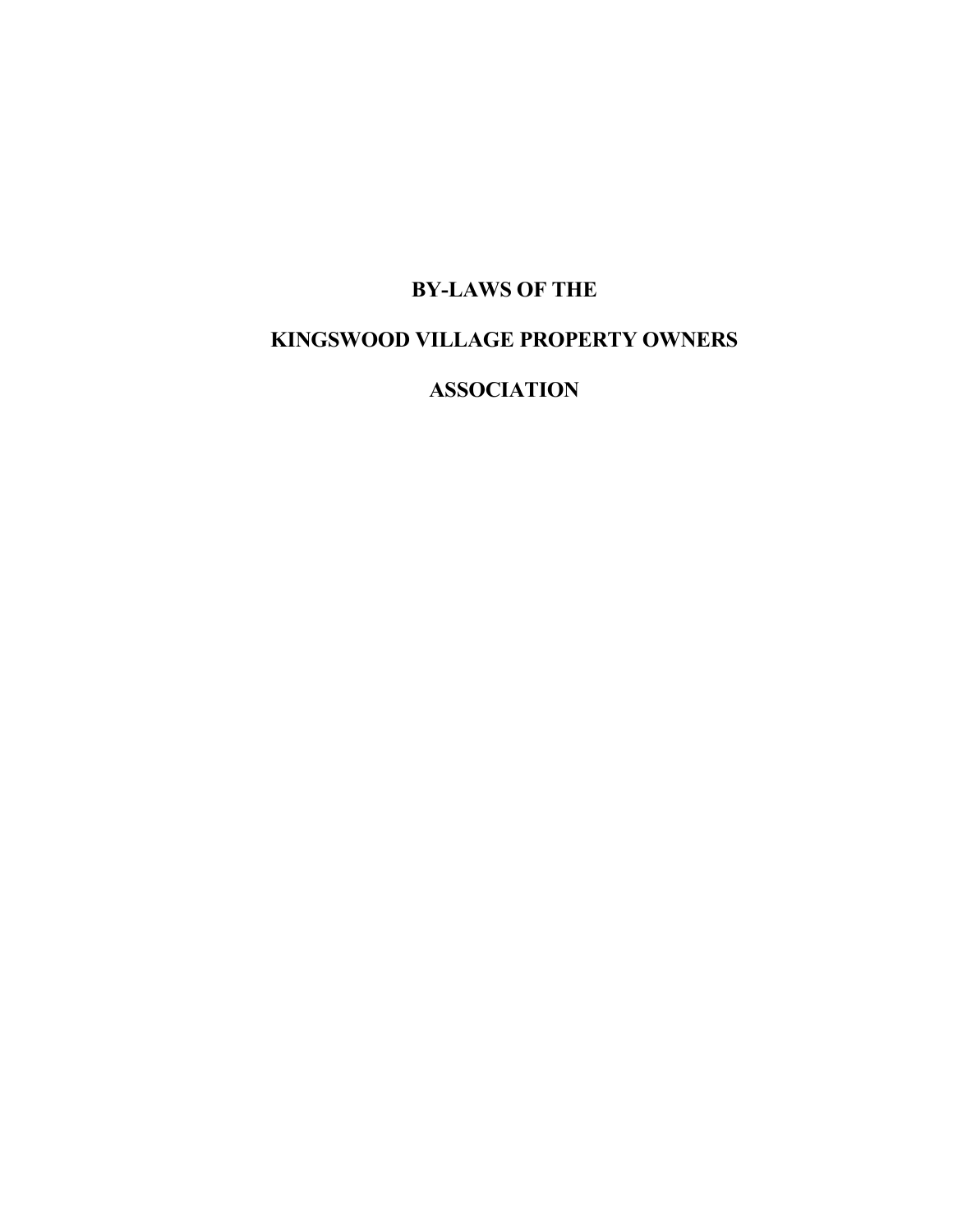### **TABLE OF CONTENTS**

### **ARTICLE I Recitals and Definitions**

| $\lceil 1.4 \rceil$ |  |
|---------------------|--|

## **ARTICLE II Principal Office**

| [2.1] |  |
|-------|--|
|       |  |
|       |  |

# **ARTICLE III** Membership

| $[3.4]$ |  |
|---------|--|
|         |  |

## **ARTICLE IV Membership Voting**

| [4.1]              |  |
|--------------------|--|
| [4.2]              |  |
| [4.3]              |  |
| $\overline{[4.4]}$ |  |
| [4.5]              |  |
| [4.6]              |  |
| [4.7]              |  |
| $\overline{[4.8]}$ |  |

## **ARTICLE V Membership Meetings**

| $\overline{[5.2]}$ |  |
|--------------------|--|
| $\overline{[5.3]}$ |  |
| $[5.4]$            |  |
| $\overline{[5.5]}$ |  |
| $\overline{[5.6]}$ |  |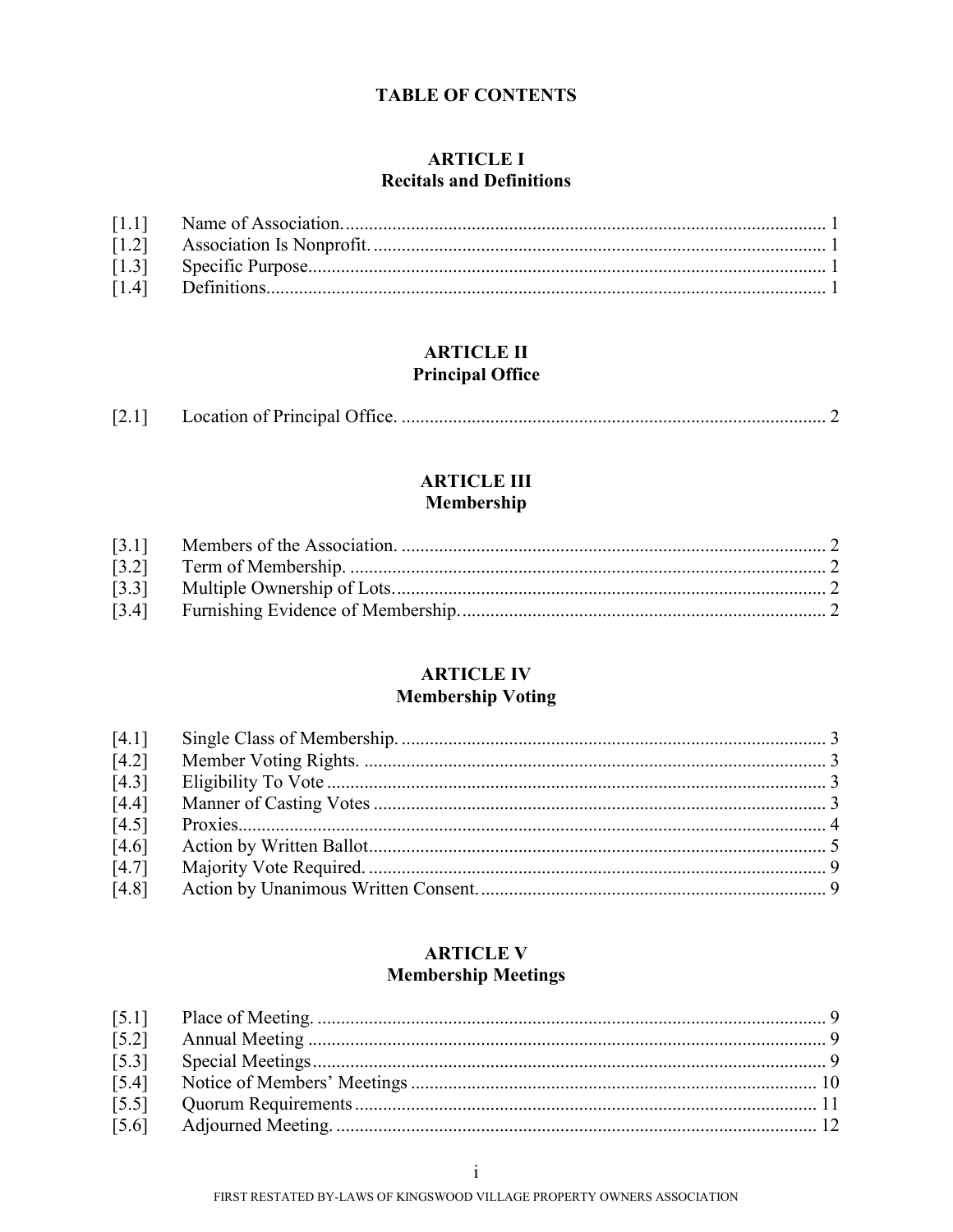| [5.8] Record Dates for Member Notice; Voting and Giving Consents  12 |  |
|----------------------------------------------------------------------|--|

# **ARTICLE VI Membership Rights**

## **ARTICLE VII Board of Directors**

| $[7.2]$ |  |
|---------|--|
| [7.3]   |  |
| $[7.4]$ |  |
| $[7.5]$ |  |
|         |  |

# **ARTICLE VIII**

# **Board Meetings**

| [8.1]   |  |
|---------|--|
| $[8.2]$ |  |
| $[8.3]$ |  |
| $[8.4]$ |  |
| $[8.5]$ |  |
| [8.6]   |  |
| $[8.7]$ |  |
| [8.8]   |  |
| [8.9]   |  |
| [8.10]  |  |

## **ARTICLE IX Duties and Powers of the Board**

| [9.1] |  |
|-------|--|
| [9.2] |  |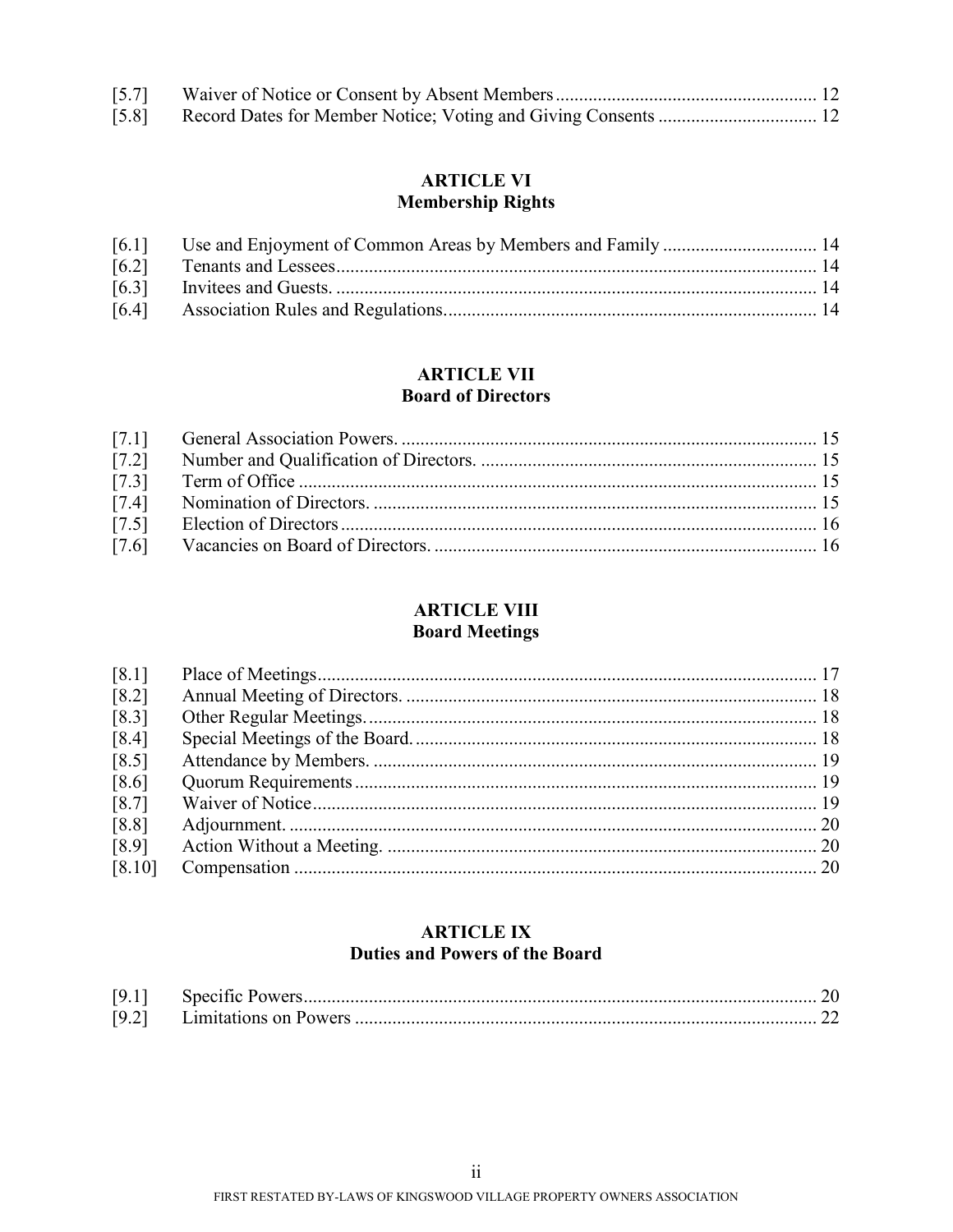## **ARTICLE X Committees**

### **ARTICLE XI Officers**

| [11.3]   |  |
|----------|--|
| [11.4]   |  |
| [11.5]   |  |
| $[11.6]$ |  |
|          |  |
|          |  |
|          |  |
|          |  |
|          |  |

# **ARTICLE XII**

# Member Assessment Obligations and Association Finances

### **ARTICLE XIII Miscellaneous**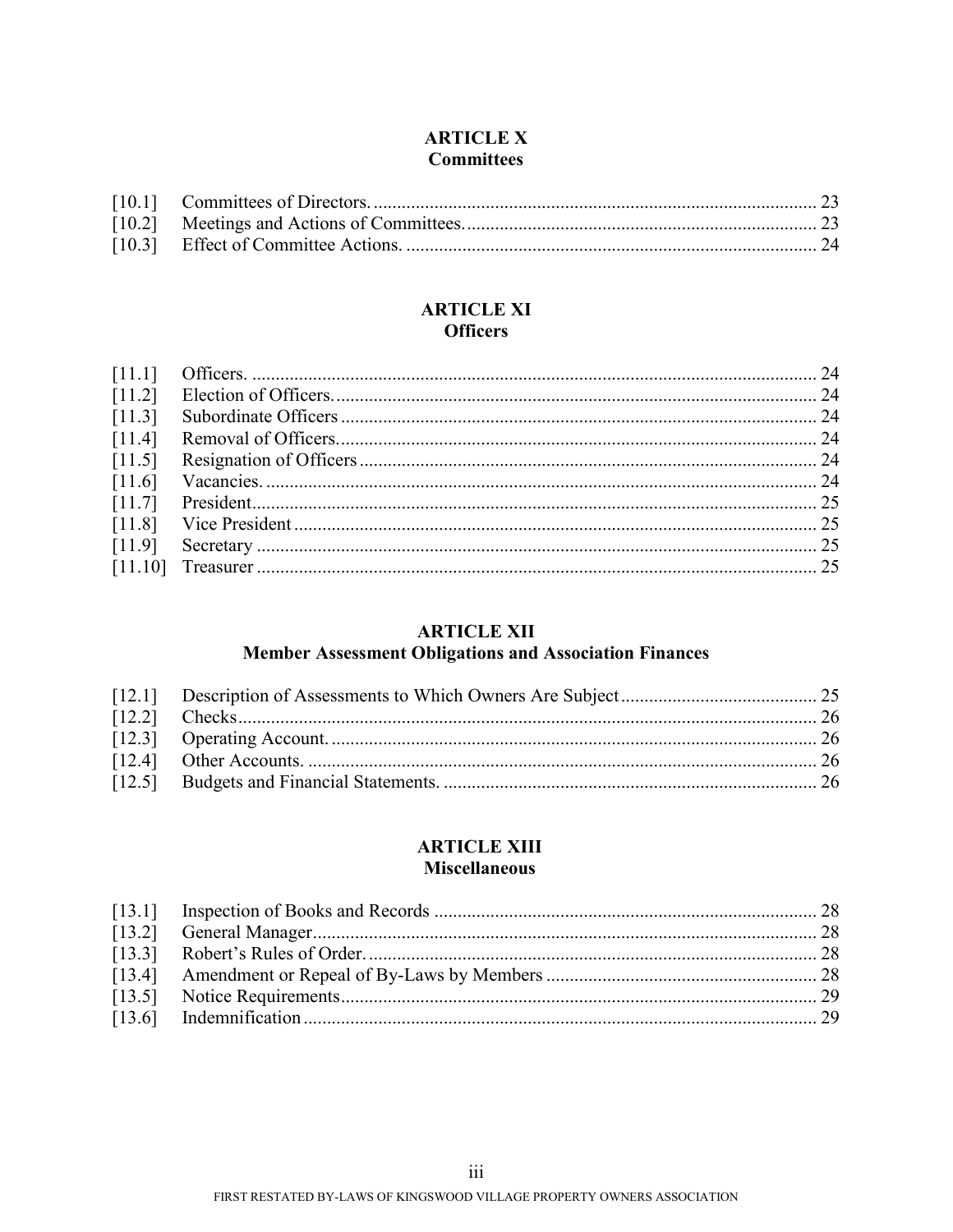### **FIRST RESTATED BY-LAWS OF KINGSWOOD VILLAGE PROPERTY OWNERS ASSOCIATION**

### **ARTICLE I**

#### <span id="page-4-2"></span><span id="page-4-1"></span><span id="page-4-0"></span>**Recitals and Definitions**

**[1.1] Name of Association.** The name of this corporation is the Kingswood Village Property Owners Association and shall be referred to herein as the "Association."

**[1.2] Association Is Nonprofit.** The Association has been formed pursuant to the California Nonprofit Mutual Benefit Corporation Law (Corporations Code sections 7110-8970) as a nonprofit mutual benefit corporation.

**[1.3] Specific Purpose.** The specific and primary purpose of this Association shall be to provide for maintenance, preservation and architectural control of the property within that certain real estate common interest development located in the County of Placer, State of California, over which the Association has jurisdiction of this Association for this purpose to the extent and in the manner more particularly described in the Declaration, enforce the Rules and Regulations adopted by the Board of Directors, from time to time, and the terms and conditions of the Declaration and otherwise to enhance and promote the use and enjoyment of the Common Areas and Common Facilities by the Owners in common.

#### <span id="page-4-3"></span>**[1.4] Definitions.**

(a) County. The term "County" means the County of Placer, State of California.

(b) Declaration. The term "Declaration" means all restrictions, covenants, terms and conditions set forth in the Restated Declaration of Covenants, Conditions, and Restrictions recorded in the Office of the Placer County Recorder with respect to the Properties at Book 7166 at Page 155 on November 4, 1965, Official Records of said County, as such Declaration may from time to time be supplemented, amended or modified by a subsequent Declaration, or amendment thereto, duly recorded in said Recorder's Office.

(c) Majority of a Quorum. "Majority of a Quorum" means the vote of a majority of the votes cast at a meeting or by written ballot when the number of Members attending the membership meeting or the number of written ballots cast equals or exceeds the quorum requirement specified in these By-Laws.

In the case of membership meetings, the voting power of a particular Member may be represented at the meeting by proxy as provided in these By-Laws.

(d) Office of the Recorder. The term "Office of the Recorder" means the Office of the Recorder, County of Placer, State of California.

(e) Person. The term "Person" means and includes any individual, corporation, partnership, association or other entity recognized by the laws of the State of California.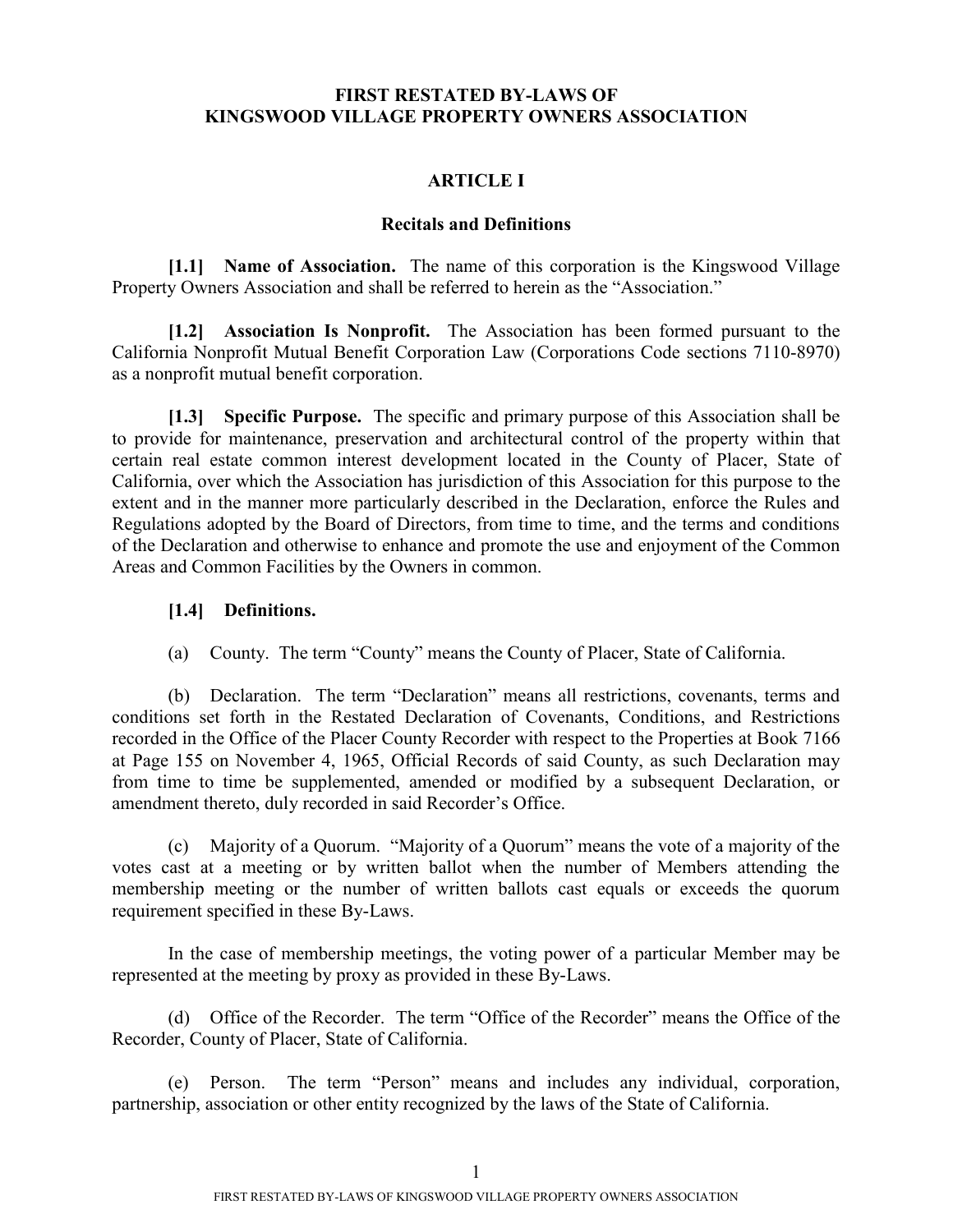(f) Voting Power. The term "Voting Power" means those Members who are eligible to vote for the election of Directors or with respect to any other matter, issue, or proposal properly presented to the Members for approval at the time any determination of voting power is made.

(g) Definitions Incorporated by Reference. The terms defined in the Declaration shall have the same meaning when used herein unless the context clearly indicates a contrary intention.

#### **ARTICLE II**

#### <span id="page-5-0"></span>**Principal Office**

**[2.1] Location of Principal Office.** The principal office of the Association shall be located at such place within the County as the Board may from time to time designate by resolution.

### **ARTICLE III**

#### <span id="page-5-3"></span><span id="page-5-2"></span><span id="page-5-1"></span>**Membership**

**[3.1] Members of the Association.** Every Owner of a lot within the Properties is a Member of the Association. Membership in the Association is appurtenant to, and may not be separated from, ownership of any lot.

**[3.2] Term of Membership.** Each Owner who is a Member shall remain a Member until he or she no longer qualifies as such under these By-Laws. Upon the sale, conveyance or other transfer of an Owner's interest in a lot, the Owner's membership interest appurtenant to the lot shall automatically transfer to the lot's new Owner(s).

**[3.3] Multiple Ownership of Lots.** Ownership of a lot shall give rise to a single membership vote in the Association. Accordingly, if more than one person owns a lot, all of these persons shall be deemed to be one Member for voting purposes, although all such Owners shall have equal rights as Members to use and enjoy the Common Areas and Common Facilities. The Secretary of the Association shall be notified in writing of the Owner designated by his or her Co-Owners as having the sole right to vote the membership on their behalf. If no such notification is received the Secretary may accept the vote of any Owner of Record or proxy holder of such an Owner as the vote attributable to the lot in question, provided that if the multiple Owners of a lot attempt to vote the membership attributable to said lot in an inconsistent fashion, the Secretary or other person or persons designated as inspectors of election by the Board of Directors may refuse to count any ballot pertaining to the lot. However, the refusal to count said ballot shall not reduce the number of members present, for purposes of determining if there is a quorum.

<span id="page-5-4"></span>**[3.4] Furnishing Evidence of Membership.** A person shall not be entitled to exercise the rights of a Member until such person has advised the Secretary in writing that he or she is qualified to be a Member under these By-Laws, and has provided the Secretary with evidence of such qualification in the form of a copy of a recorded grant deed (certified by the Office of the Recorder). Exercise of membership rights shall be further subject to the rules regarding record dates for notice, voting, and actions by written ballot and eligibility for voting set forth in these By-Laws.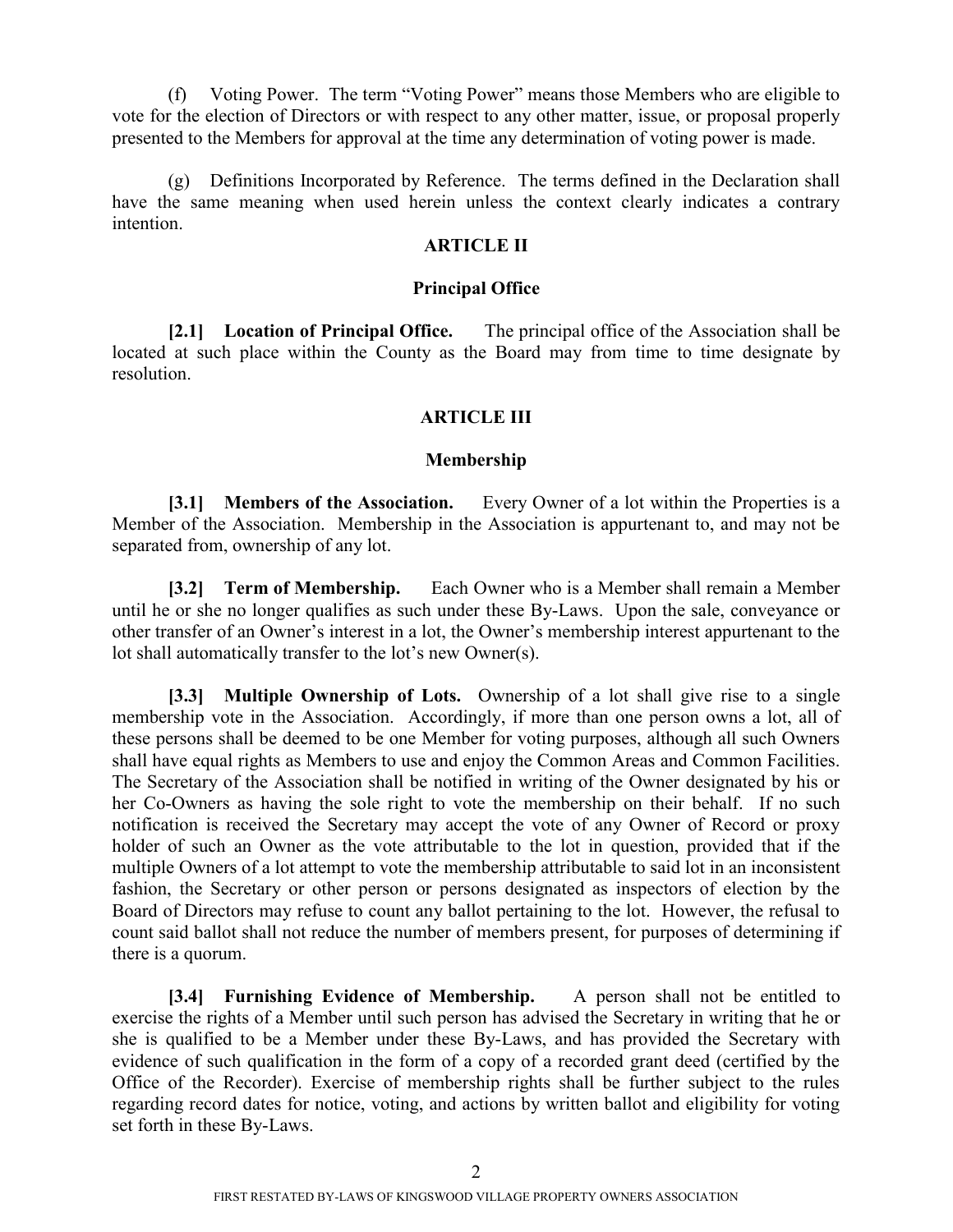### **ARTICLE IV**

#### <span id="page-6-2"></span><span id="page-6-1"></span><span id="page-6-0"></span>**Membership Voting**

**[4.1] Single Class of Membership.** The Association shall have one class of voting membership.

**[4.2] Member Voting Rights.** On each matter submitted to a vote of the Members, whether at a meeting of the membership called and held pursuant to the provisions of these By-Laws or otherwise, each Member shall be entitled to cast one vote for each lot owned by such Member. Single memberships in which two or more persons have an indivisible interest shall be voted as provided in these By-Laws.

**[4.3] Eligibility To Vote.** Only Members in good standing shall be entitled to vote on any issue or matter presented to the Members for approval. In order to be in good standing, a Member must be current in the payment of all assessments levied against the Member's lot and not be subject to any suspension of voting privileges as a result of any disciplinary proceeding conducted in accordance with the Declaration. A Member's good standing shall be determined as of the record date established in accordance with these By-Laws. The Association shall not be obligated to conduct a hearing in order to suspend a Member's voting privileges on the basis of the nonpayment of assessments, although a delinquent Member shall be entitled to request such a hearing in accordance with the Declaration.

A Member who owns more than one lot shall be ineligible to vote if that Member is delinquent with respect to any such lot.

#### <span id="page-6-3"></span>**[4.4] Manner of Casting Votes.**

(a) Voting at Membership Meetings.

Due to the size of the Association's membership and the number of nonresident Members, all Members voting shall be conducted by written ballot as provided in these By-Laws. Voting at any membership meetings shall be limited to (i) the receipt of written ballots previously mailed to the Members; (ii) the conduct of informational, nonbinding votes to poll the Members in attendance with respect to a matter or of interest to the Association or the common interest development; (iii) to approve a motion for the submission of a matter or proposal to the Members for a vote by written ballot in accordance with these By-Laws; or (iv) votes on procedural matters relating to the conduct of the meeting, such as a vote to adjourn. Any motion pursuant to subparagraph (iii) of the preceding sentence must be approved by the affirmative vote of at least 5 percent of the voting power of the Members. Nothing herein shall prevent a qualified Member from voting on any issue or election by casting a written ballot at such meeting.

(b) Voting by Written Ballot. Except for the limited membership voting permitted at meetings (see subparagraph (a), above), Members' votes shall be solicited by written ballot with respect to any issue requiring membership approval under the Governing Documents or by law. Written ballot voting shall be conducted in accordance with these By-Laws.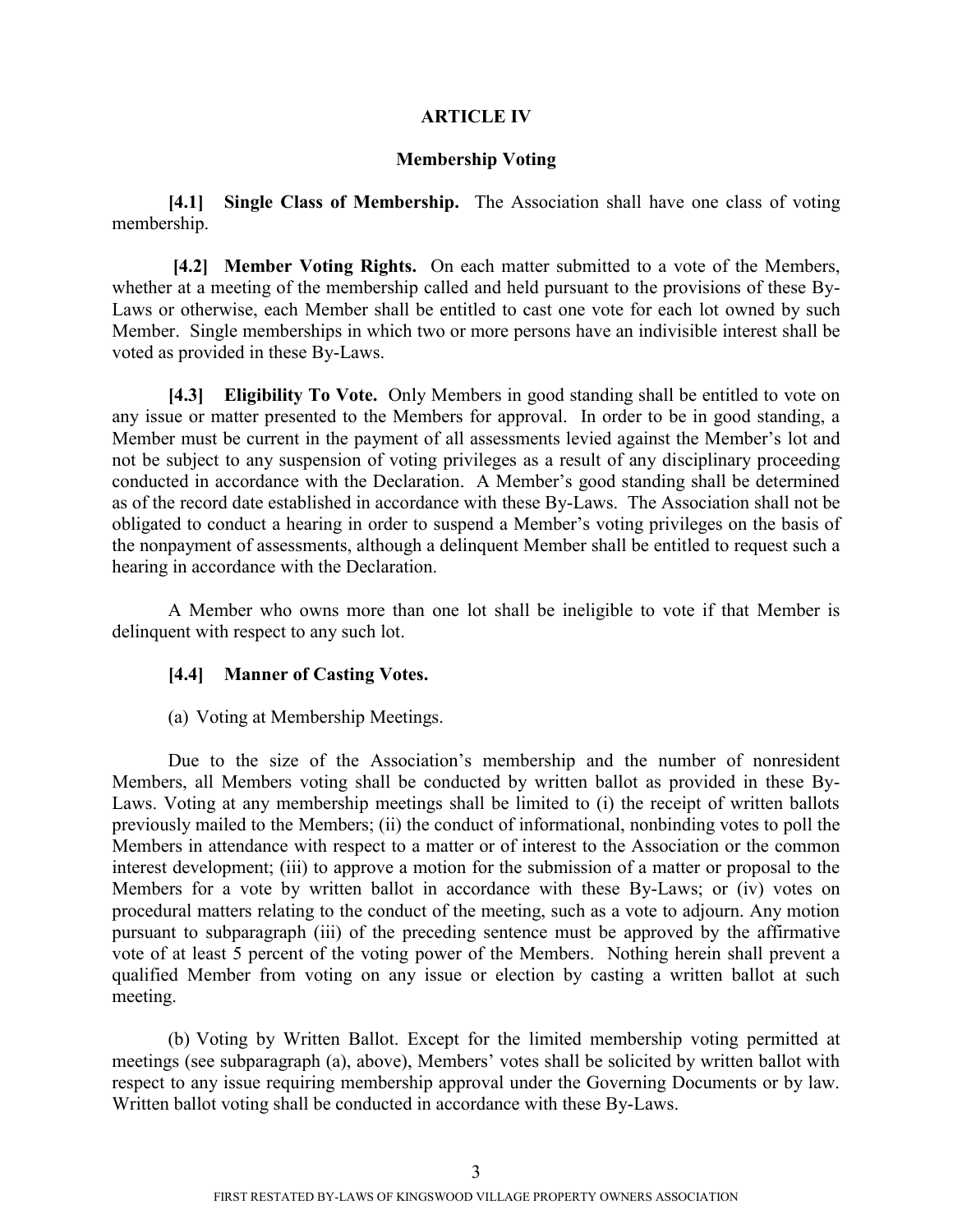(c) Proxy Voting. Members otherwise eligible to vote at a meeting may do so in person or by proxy issued as provided in these By-Laws.

(d) Cumulative Voting. Every Member entitled to vote shall have the right to cumulate his votes and give one candidate the number of votes equal to the number of Directors to be elected multiplied by the number of votes to which he is entitled, or to distribute his votes on the same principle among as many candidates as he shall think fit. The candidates receiving the highest number of votes, up to the number of Directors to be elected, shall be elected.

## <span id="page-7-0"></span>**[4.5] Proxies**

(a) Proxies Generally. Any Member entitled to vote may do so either in person or by one or more agents authorized by a written proxy signed by the Member and filed with the Secretary of the Association. Any proxy shall be for a term not to exceed 11 months from the date of issuance, unless otherwise provided in the proxy, except that the maximum term of any proxy shall be three years from the date of execution. Proxy forms shall be dated to assist in verifying their validity.

(b) Effectiveness of Proxies. Every proxy continues in full force and effect until revoked by the issuing member prior to the vote pursuant thereto subject to the maximum term of a proxy set forth in subparagraph (a), above. Any proxy issued hereunder shall be revocable by the person executing such proxy at any time prior to the vote pursuant thereto, by (i) delivery to the Secretary of a written notice of revocation, (ii) a subsequent proxy executed by the Member executing the prior proxy and presented to the meeting, or (iii) as to any meeting, by attendance at such meeting and voting in person by the Member executing the proxy. The dates shown on the forms of proxy presumptively determine the order of execution, regardless of the postmarks shown on the envelopes in which they are mailed. A proxy shall be deemed revoked when the Secretary shall receive actual notice of the death or judicially declared incompetence of the Member issuing the proxy, or upon termination of such Member's status as an Owner of a lot as provided in these By-Laws.

(c) Validity of Proxies With Respect to Certain Material Transactions. Any proxy given with respect to any of the matters described in this subparagraph (c) shall be valid only if the proxy form sets forth a general description of the nature of the matter to be voted on. The matters subject to this requirement are:

- (i) Removal of Directors without cause;
- (ii) Filling of vacancies on the Board;

(iii) Approval of contracts or transactions between the Association and one or more of its Directors, or between the Association and a corporation, firm or association in which one or more of its Directors has a material financial interest;

(iv) Amendment of the Articles of Incorporation, these By-Laws, or the Declaration;

(v) Action to change any Association assessments in a manner requiring membership approval under the Declaration;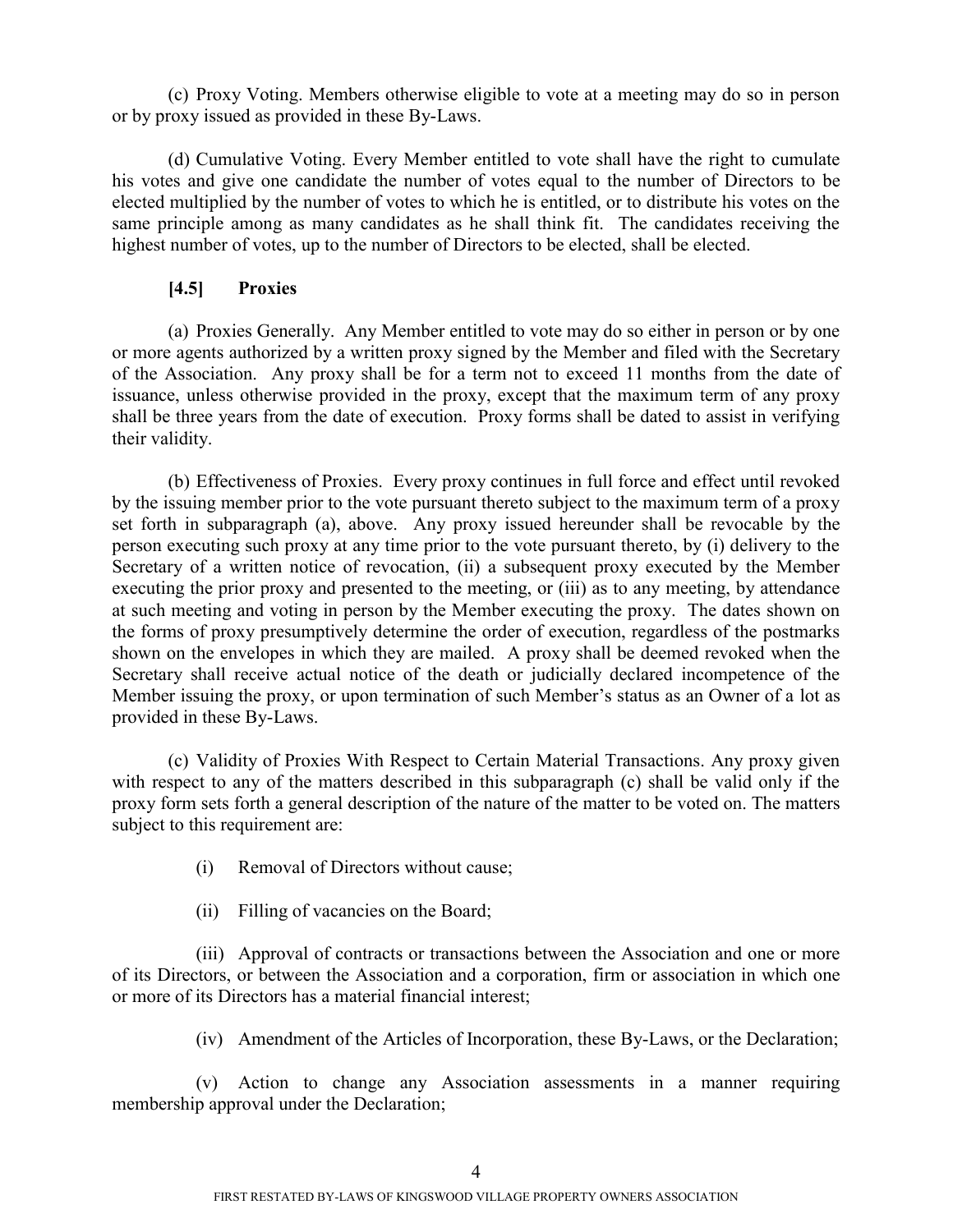(vi) Sale, lease, exchange, transfer or other disposition of all or substantially all of the Association's assets other than in the regular course of the Association's activities;

(vii) Merger of the Association or an amendment to an agreement of merger; and

(viii) Voluntary dissolution of the Association.

(d) Limited Proxies. If the form of proxy lists one or more matters to be acted upon and the issuer of the proxy has specified a choice with respect to any such matter (excluding a reference in voting for candidates for election to the Board which is not permitted as set forth in sub-section (f) below), the proxy holder shall be obligated to cast the vote represented by the proxy in accordance with the issuer's designated preference. .

(e) Proxy Rules for Memberships Held by More Than One Person. Where two or more persons constitute a Member, any proxy with respect to the vote of such Member need only be signed by one Owner. All such persons may attend meetings, but no vote of such Member shall be cast without the unanimous consent of all persons present at such meeting constituting each Member.

(f) No Proxy Voting in Connection With Director Elections. Proxy voting shall not be allowed or permitted when Members' votes are solicited for election of Directors.

(g) Revocation of Proxies. Any proxy issued hereunder shall be revocable by the Member executing such proxy at any time prior to the vote pursuant thereto, by (i) delivery to the Secretary of a written notice of revocation; or (ii) as to any meeting, by attendance at such meeting and voting in person by the Member executing the proxy. A proxy shall be deemed revoked when the Secretary receives actual notice of the death or judicially declared incompetence of the issuing Member, or upon termination of such Member's status as an Owner of a lot as provided in these By-Laws, or upon receipt of written revocation by the Member executing the proxy.

## <span id="page-8-0"></span>**[4.6] Action by Written Ballot.**

(a) Definition of Written Ballot. A "written ballot" is a ballot that is mailed or otherwise distributed to every Member entitled to vote on the matter and that complies with the requirements of this section 4.6. The term "written ballot" also includes a ballot distributed to Members at a meeting for purposes of conducting a vote of the Members per Section 4.4(a) at such meeting.

(b) Written Ballots Generally. Any matter or issue requiring the vote of the Members, including the election of Directors, may be submitted to the Members for approval by written ballot without the necessity of calling a meeting of the Members, as long as the requirements for action by written ballot set forth in these By-Laws are satisfied. The determination to seek Member approval for Association action in this fashion shall be made by a majority vote of the Board.

Alternatively, that determination may be made by Members possessing 5 percent of the total voting power of the membership signing a written request and delivering this request to the President, Vice President or Secretary.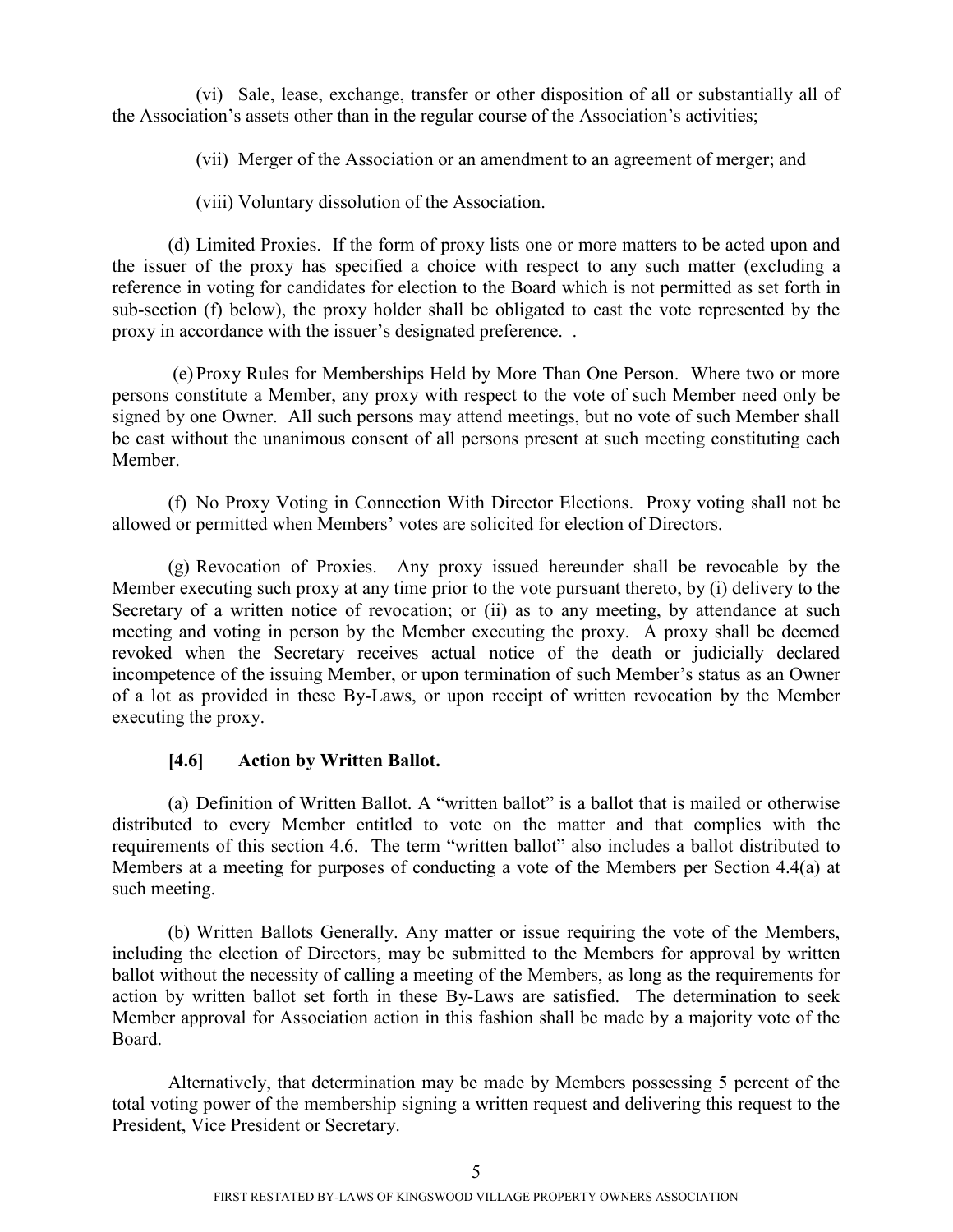Once the determination is made to seek Member approval by written ballot, the Board shall establish a record date as provided in these By-Laws for purposes of determining those Members eligible to cast written ballots.

(c)Balloting Time Requirements.

(i) Director Elections. The balloting in Director elections shall be scheduled to culminate on the date of the annual membership meeting in the case of any vacancy created by the normal expiration of a Director's term of office. In the case of a special election called to fill a vacancy caused by the removal of a Director, the balloting shall be scheduled to culminate on the date established for a special meeting called for the purpose of providing prospective candidates an opportunity to present their qualifications and platform to the Members.

In the case of written ballots used in the election of Directors, the ballots shall be mailed to all Members who are eligible to vote not less than 30 days prior to the date set for the election. If the Member elects to return his or her written ballot by mail or personal delivery to the address set forth in the solicitation materials for return of the ballots prior to the meeting at which the Director election shall be held, the written ballot must be received no later than the close of business on the second business day prior to the scheduled meeting date. If the Member elects to return his or her written ballot in person at the meeting, the ballot must be inserted in the ballot box prior to conclusion of the time scheduled on the meeting agenda for receipt of ballots and conclusion of the election process at the meeting.

(ii) Other Matters. In the case of any other matter or issue submitted to the Members for approval by written ballot, the Board shall distribute the written ballot to every Member entitled to vote on the matter at least 30 days prior to the final date the written ballots are to be received to be counted.

(iii) Extension of the Balloting Period. The time fixed for the return of written ballots may be extended only if the Board so notifies the Members in the balloting materials originally sent to Members and then for not more than two successive periods of 30 days each. Notwithstanding the foregoing, if a meeting that is scheduled to coincide with culmination of a Director election is adjourned without concluding the election process, the time fixed for the return of written ballots in the Director election shall be extended to the date the adjourned meeting is reconvened.

(d) Content of Written Ballots.

(i) Written Ballots Used for Voting in Director Elections. Written ballots used in any election of Directors shall set forth the names of the candidates whose names have been placed in nomination at the time the ballot is issued as provided in these By-Laws. The ballot form shall also provide a space where the Member can designate a vote for another (write-in) candidate.

(ii) Written Ballots Used for Voting on Other Matters. Any written ballot distributed to the Members to vote on any issue other than the election of directors shall set forth the proposed action and provide an opportunity to specify approval or disapproval of the proposal.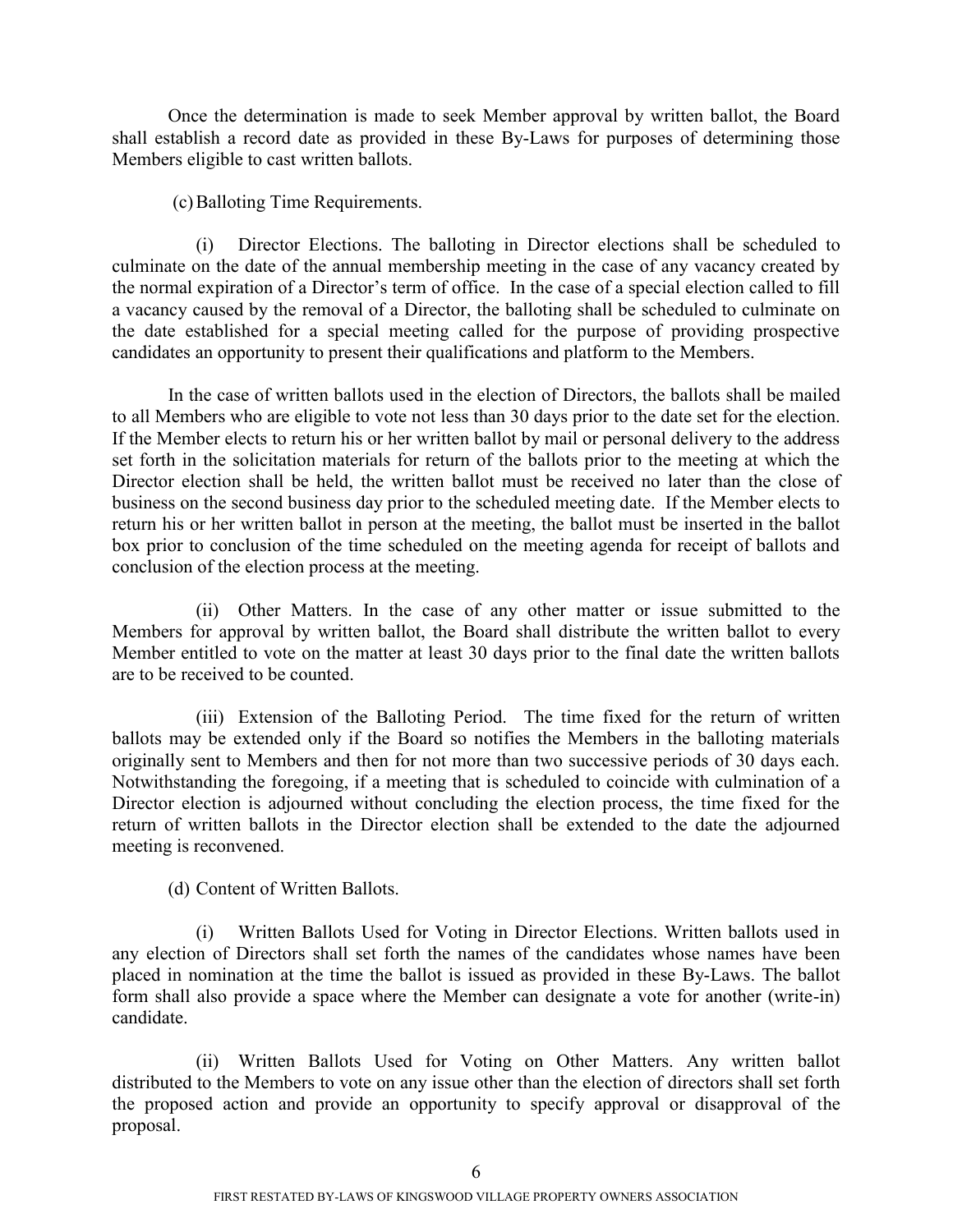(iii) Specification of Time for Return of Written Ballot. All written ballots shall state the time by which the ballot must be received in order to be counted (see subparagraph (c) above).

(e) Requirements for Valid Member Action by Written Ballot. Membership approval by written ballot shall be valid only if (i) the number of votes cast by ballot within the time established for return of the ballots equals or exceeds the quorum as specified in these By-Laws that would have been required to be present at a membership meeting if a meeting had been convened to vote on the proposal, and (ii) the number of affirmative votes equals or exceeds the number of affirmative votes that would have been required to approve the action at such a meeting.

If the time for returning written ballots is extended in accordance with subparagraph (c) (iii), above, the reduced quorum percentage specified in these By-Laws shall apply during the extension period(s).

(f) Solicitation Rules.

(i) Solicitation Rules Generally. Written ballots shall be solicited in a manner consistent with the requirements of these By-Laws, pertaining to the issuance of notices of Members' meetings. All solicitations of written ballots shall indicate (A) the number of responses needed to meet the quorum requirement for valid action; (B) the time by which the written ballot must be received by the Association in order to be counted; and (C) in the case of any written ballot distributed to vote on matters other than the election of Directors, the percentage of affirmative votes necessary to approve the measure submitted for membership approval. If the period for the return of written ballots is extended under subparagraph (c)(iii), above, the Board shall be entitled to announce to the Members the aggregate votes for or against the proposal received as of the extension date.

(ii) Director Elections. In addition to the requirements of subparagraph (i), above, solicitation materials accompanying written ballots distributed in Director elections shall advise the Members that their ballots may be returned by mail or personal delivery to the Association's principal office.

The solicitation materials shall also set forth the address where written ballots can be returned by mail or personal delivery in advance of the meeting at which the election will be held.

(g) Independent Election Inspector.

(i) The Board of Directors shall appoint an independent third party as an Inspector of Election. The Board of Directors may appoint the Association's attorney(s), accountant(s) or any other reasonably qualified independent neutral third party as Election Inspector. The number of Inspectors shall be one or three. The Inspector shall do all of the following:

(A) Determine the number of memberships entitled to vote and the voting power of each.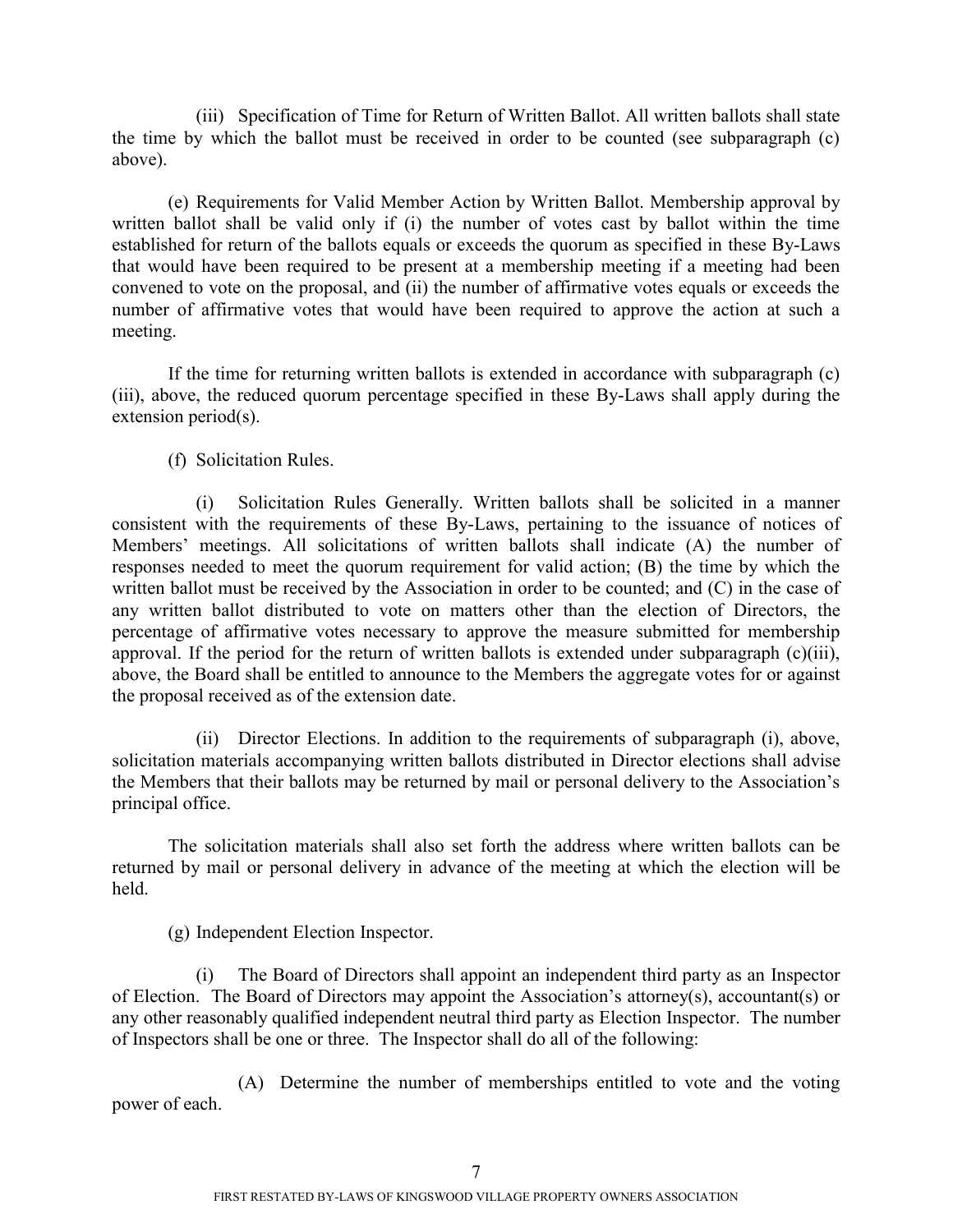- (B) Determine the authenticity, validity, and effect of proxies, if any.
- (C) Receive ballots.

(D) Hear and determine all challenges and questions in any way arising out of or in connection with the right to vote.

(E) Count and tabulate all votes. Count and tabulation shall occur at a properly noticed open meeting of the Board of Directors or Members. Any candidate or other Member of the Association may witness the counting and tabulation of the votes. No person, including a Member of the Association or an employee of the management company, shall open or otherwise review any ballot prior to the time and place at which the ballots are counted and tabulated.

(F) Determine when the polls shall close.

(G) Determine the result of the election. The results of the election shall be promptly reported to the Board of Directors of the Association and shall be recorded in the minutes of the next meeting of the Board of Directors and shall be available for review by Members of the Association for one year.

(H) Perform any acts as may be proper to conduct the election with fairness to all Members in accordance with this section and all applicable rules of the Association regarding the conduct of the election that are not in conflict with this section.

(ii) An Inspector of Election shall perform his or her duties impartially, in good faith, to the best of his or her ability, and as expeditiously as practical.

(iii) The sealed ballots shall at all times be in the custody of the Inspector of Election or at a location designated by the Inspector until after the tabulation of the vote, at which time custody shall be transferred to the Association. If the Association attorney is the Election Inspector, retention by the attorney shall be considered a transfer to the Association.

(h) Notification of Results of Balloting Process. Upon tabulation of the written ballots, the Board shall notify the Members of the outcome of the vote within 30 days following the close of the balloting process and tabulation of the ballots. In the case of an election of Directors, the Board shall also notify those Members present at the meeting of the results of the election immediately upon conclusion of the balloting process. If the number of written ballots cast with respect to any matter is insufficient to satisfy the minimum quorum requirements for valid action, the Board shall so notify the Members.

(i) No Revocation of Written Ballots. Once a written ballot has been submitted to the Association a Member shall not be permitted to change his or her vote.

(j) Conduct of Informational Meetings. Use of the written ballot procedures provided herein shall not preclude the Association from also conducting informational meetings of the Members or from scheduling a membership meeting to coincide with the culmination of the balloting period. In the case of Director elections, the balloting period shall culminate with the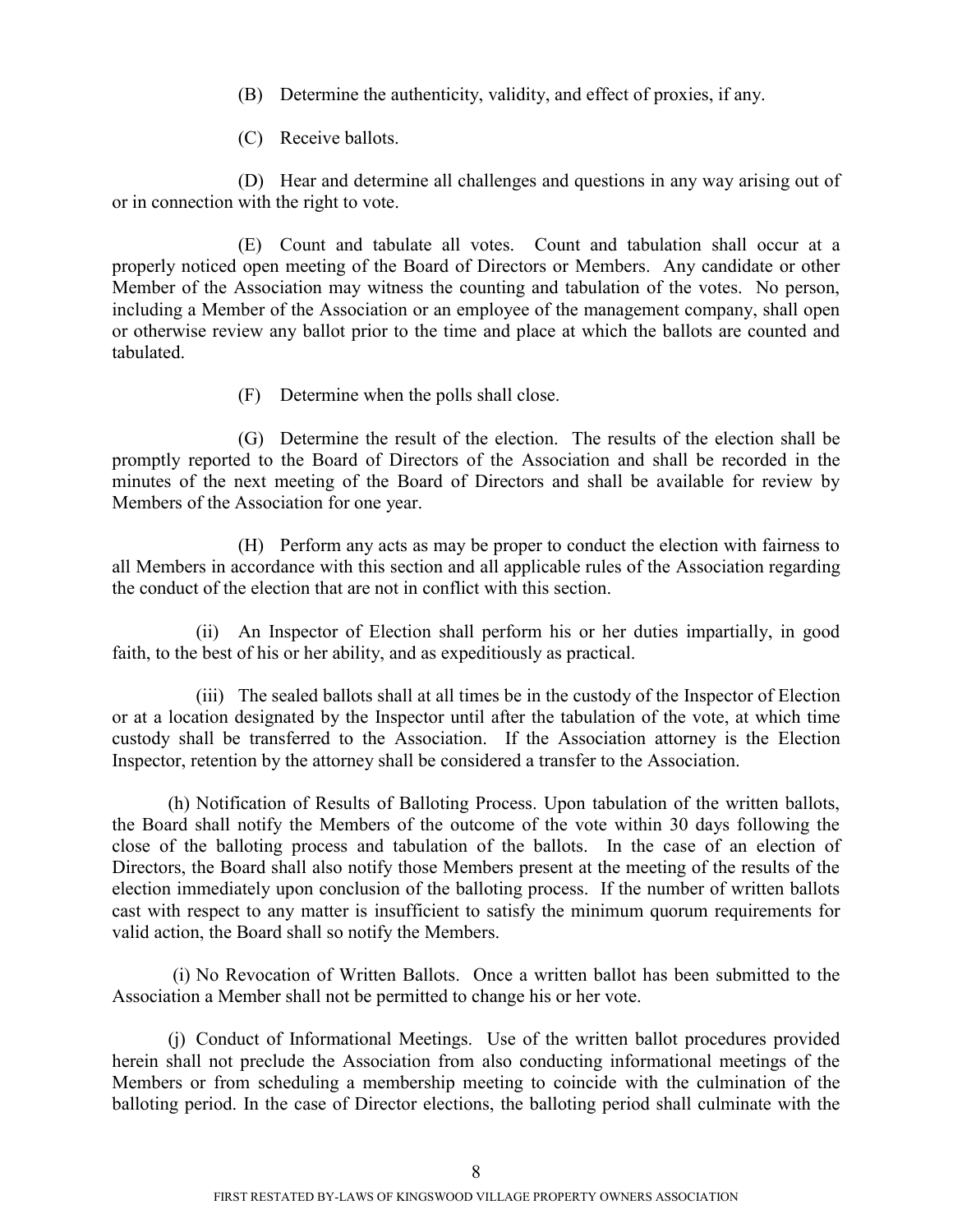annual meeting, or any special meeting, at which the election is scheduled to be held (see subparagraph (c)(i) above).

**[4.7] Majority Vote Required.** If a quorum is present, the affirmative vote of the majority of the voting power of Members represented at the meeting, entitled to vote and voting on any matter (other than the election of Directors), shall be the act of the Members, unless the vote of a greater number is required by the California Nonprofit Mutual Benefit Corporation Law or by the Governing Documents. In the case of Director elections, the candidates receiving the highest number of votes, up to the number of Directors to be elected, shall be elected to the vacant Director positions.

**[4.8] Action by Unanimous Written Consent.** Any action required or permitted to be taken by the Members at a meeting may be taken without a meeting (and without complying with the formalities of a written ballot) if all Members shall individually or collectively consent in writing to the action. When an action is taken by written consent, the consent(s) shall be filed with the Association's minutes.

#### <span id="page-12-1"></span><span id="page-12-0"></span>**ARTICLE V**

#### <span id="page-12-3"></span><span id="page-12-2"></span>**Membership Meetings**

**[5.1] Place of Meeting.** Meetings of the Members shall be held at the offices of the Association within the Properties or at such other reasonable place and at such time as may be designated by the Board in the notice of the meeting.

**[5.2] Annual Meeting.** An annual meeting of the Members shall be held during the month of September on a date set at the discretion of the Board. The date, time, and location of the meeting shall be established by the Board and set forth in the notice of meeting sent to the Members.

### <span id="page-12-4"></span>**[5.3] Special Meetings.**

(a) Persons Entitled To Call Special Meetings. A majority of the Board, the President or 5 percent or more of the Members may call special meetings of the Members at any time to consider any lawful business of the Association.

(b) Procedures for Calling Special Meetings Requested by Members. If a special meeting is called by Members other than the Board of Directors or President, the request shall be submitted by such Members in writing, specifying the general nature of the business proposed to be transacted, and shall be delivered personally or sent by first class mail or by electronic mail or facsimile transmission to the President, Vice President, or the Secretary of the Association. The officer receiving the request shall cause notice to be promptly given to the Members entitled to vote, in accordance with the provisions of this Section 3, that a meeting will be held, and the date, time, and purpose for such meeting, which date shall be not less than 35 nor more than 90 days following the receipt of the request.

If notice of the meeting is not given within 20 days after receipt of the request, the persons requesting the meeting may give the notice. Nothing contained in this subsection shall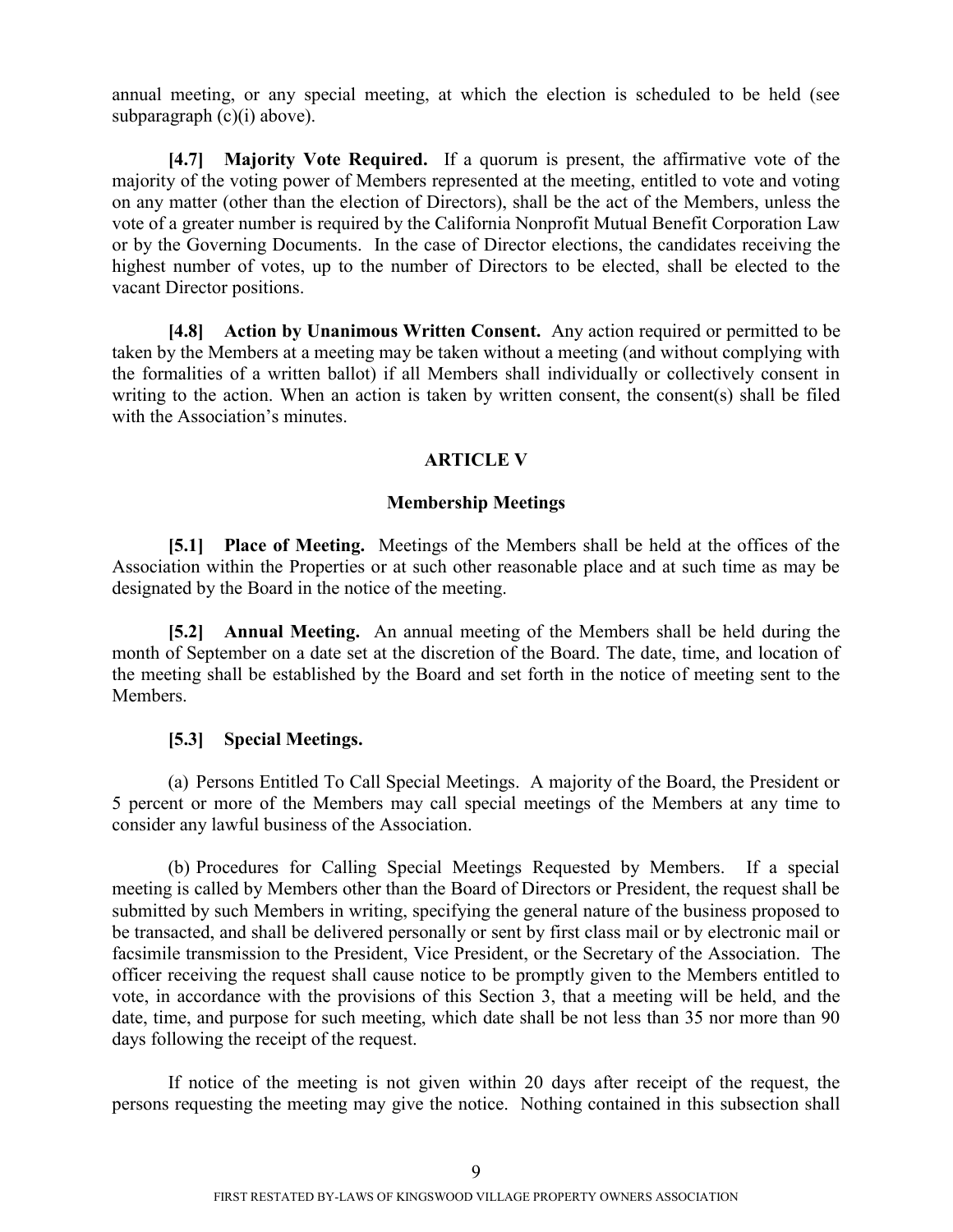be construed as limiting, fixing, or affecting the time when a meeting of Members may be held when the meeting is called by action of the Board of Directors or the President.

## <span id="page-13-0"></span>**[5.4] Notice of Members' Meetings.**

(a) Requirement That Notice Be Given. Notice of all regular and special meetings of the Members shall be sent or otherwise given in writing to each Member who is eligible to vote at the meeting as of the record date for notice established in accordance with these By-Laws.

(b) Time Requirements for Notice. The notice of membership meetings shall be given in the manner specified in subparagraph (e) of this Section 4, not less than 30 nor more than 90 days before the date of the meeting. If notice is given by mail and the notice is not given by first-class, registered, or certified mail, the notice shall be given not less than 20 days (nor more than 40 days) before the meeting.

(c) Minimum Requirements Regarding Content of Notice. The notice of any membership meeting shall specify the place, date, and hour of the meeting. In the case of a special meeting, the notice shall also state the general nature of the business to be transacted, and no other business may in that case be transacted at the special meeting. In the case of a regular meeting, the notice shall also describe those matters that the Board of Directors, at the time of giving the notice, intends to present for action by the Members; but any proper matter may be presented at the meeting for such action so long as a quorum is present. The notice of any meeting at which Directors are to be elected shall include the names of all those individuals who are nominees at the time the notice is given to the Members.

(d) Specification of Certain Significant Actions. If any action is proposed to be taken at any membership meeting for approval of any of the following proposals, the notice shall also state the general nature of the proposal. Member action on such items is invalid unless the notice or written waiver of notice or consent states the general nature of the proposal(s):

(i) Removing a Director without cause;

(ii) Filling vacancies on the Board of Directors under those circumstances where a vote of the Members is required pursuant to these By-Laws;

(iii) Amending the Articles of Incorporation of this Association, these By-Laws or the Declaration in any manner requiring approval of the Members;

(iv) Approving a contract or transaction between the Association and one or more of its Directors, or between the Association and any corporation, firm, or association in which one or more of its Directors has a material financial interest;

(v) Approving any change in the Association's assessments in a manner requiring membership approval under the Declaration; or

(vi) Voting upon any election to voluntarily terminate and dissolve the Association.

(e) Manner of Service. Notice of any meeting of Members shall be given either personally or by first-class mail, electronic mail, or other written communication, charges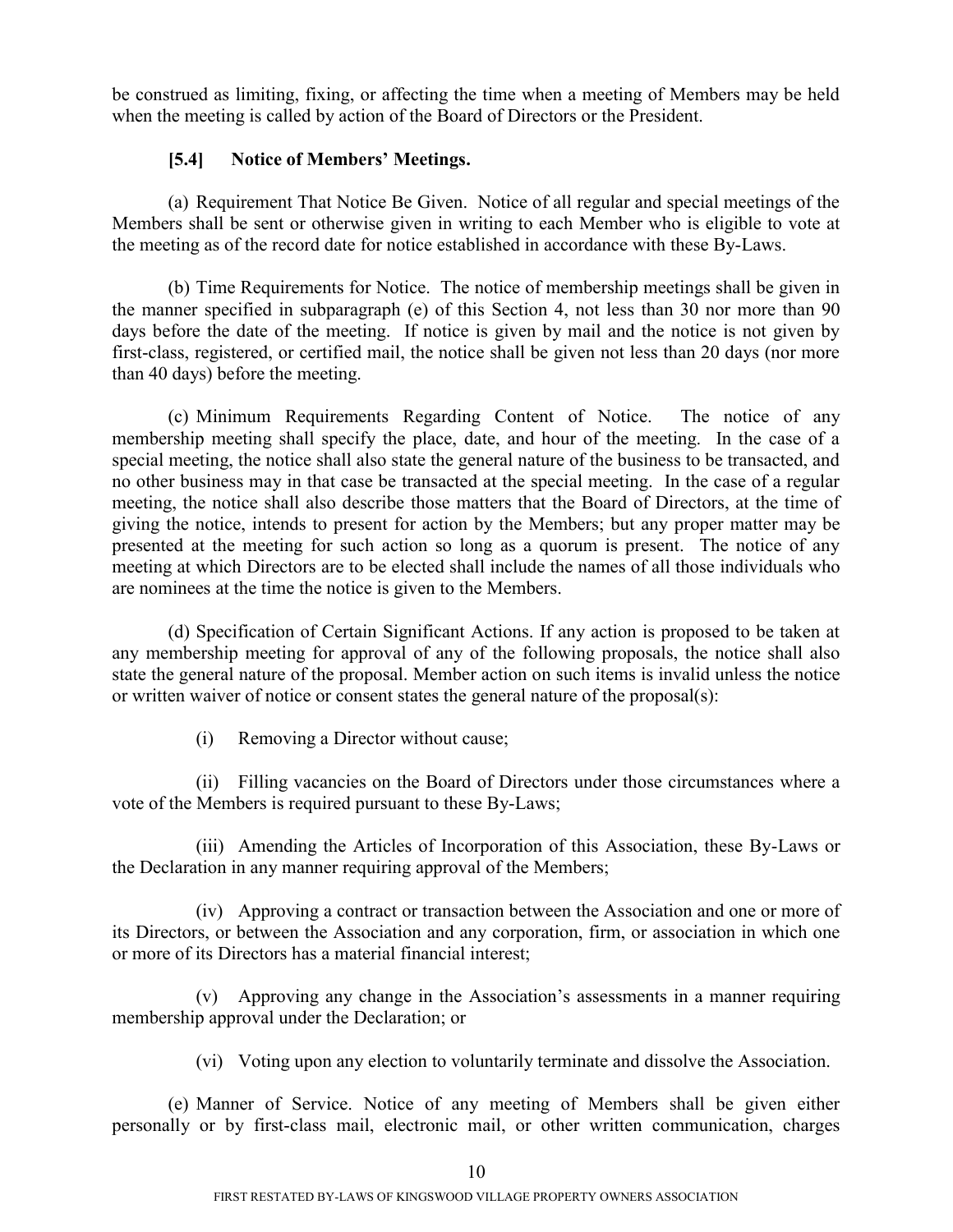prepaid, addressed to each Member either at the address of that Member appearing on the books of the Association or the address given by the Member to the Association for the purpose of notice. If no address appears on the Association's books and no other has been given, notice shall be deemed to have been given if either (i) notice is sent to that Member by first-class mail or electronic mail or other written communication to the Association's Principal Office, or (ii) notice is published at least once in a newspaper of general circulation in the County. Notice shall be deemed to have been given at the time when the notice is delivered personally or deposited in the mail (postage prepaid) or sent by electronic mail or other means of written or electronic communication to the recipient.

(f) Affidavit of Mailing. An affidavit of the mailing or other means of giving any notice of any Members' meeting may be executed by the Secretary or the Assistant Secretary of the Association, and if so executed, shall be filed and maintained in the minute book of the Association. Such affidavit shall constitute prima facie evidence of the giving of notice.

## <span id="page-14-0"></span>**[5.5] Quorum Requirements.**

(a) Quorum Requirements Generally. The following quorum requirements must be satisfied in order to take valid action at any meeting of the Members or by written ballot in accordance with these By-Laws:

(i) Quorum for Votes on Assessment Increases and of Removal of Directors from Office. In the case of any membership meeting or written ballot called or conducted for the purpose of voting on assessment increases and removal of any Director from office, the quorum requirement for valid action on the proposal shall be the percentage specified in Civil Code section 1366 or comparable superseding statute. That quorum percentage is currently a majority of the Members.

(ii) Quorum for Valid Action on Other Matters. In the case of a membership meeting or written ballot called or conducted for any other purpose, the quorum shall be a majority of the Members present and eligible to vote and represented in person or by proxy provided that if any regular membership meeting is actually attended, in person or by proxy, by less than one-third of the voting power of the Members the only matters upon which action may validly be taken are those matters the general nature of which were described in the notice of the meeting.

(b) Members Represented by Proxy. Members present at a membership meeting in person, by ballot or by proxy shall be counted toward satisfaction of the quorum requirements specified herein.

(c) Effect of Departure of Members From Meeting. The Members present in person or by proxy at a duly called or duly held meeting at which a quorum is present may continue to transact business until adjournment, notwithstanding the withdrawal of enough Members to leave less than a quorum, so long as any action taken (other than adjournment) is approved by at least a majority of the Members required to constitute a quorum. If a quorum is never established for the meeting, a majority of those Members who are present in person or by proxy may vote to adjourn the meeting for lack of a quorum, but no other action may be taken or business transacted.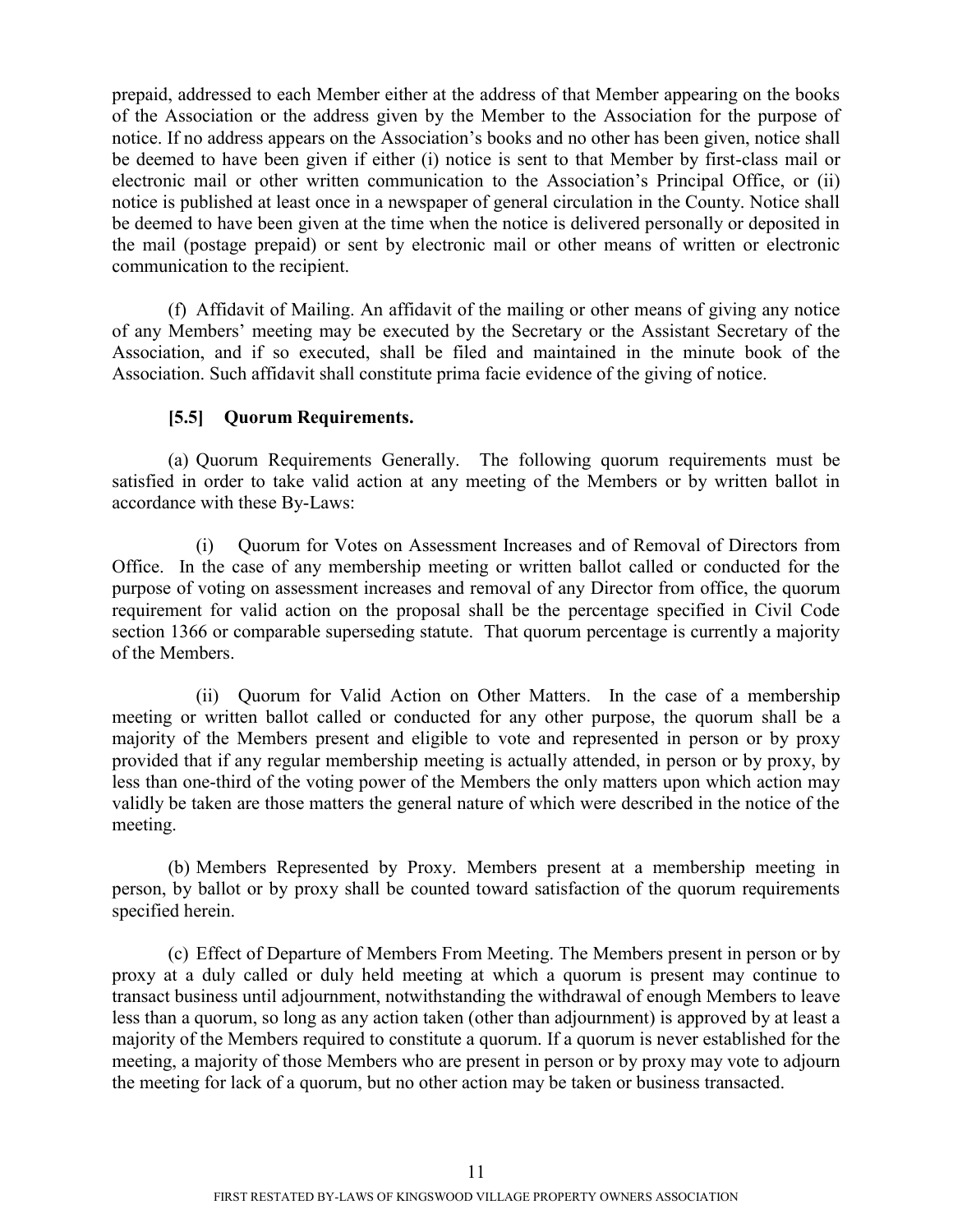## <span id="page-15-0"></span>**[5.6] Adjourned Meeting.**

(a) Adjournment Generally. Any Members' meeting, annual or special, whether or not a quorum is present, may be adjourned to another place and/or time (but not for more than 30 days) by the vote of the majority of Members present at the meeting either in person or by proxy. Unless there is an absence of a quorum (in which case no business other than adjournment may be transacted), the reconvened meeting may take any action that might have been transacted at the original meeting.

(b) Notice Requirements for Adjourned Meetings. When a Members' meeting is adjourned to another time or place, notice need not be given of the new meeting if the time and place thereof are announced at the meeting at which the adjournment is taken. Notwithstanding the foregoing, if after adjournment a new record date as provided in these By-Laws, is fixed for notice or voting, a notice of the rescheduled meeting must be given to each Member who on the record date for notice of the meeting is entitled to vote thereat.

### <span id="page-15-1"></span>**[5.7] Waiver of Notice or Consent by Absent Members.**

(a) Waivers and Consents Generally. If decisions are made or an action is otherwise taken by the Members at a meeting where a quorum is present, but for which proper notice was not given to all Members for whatever reason, the decisions or actions made at that meeting shall be valid if, either before or after the meeting, each person entitled to vote who was not present at the meeting in person or by proxy consents to the meeting by signing (i) a written waiver of notice, (ii) a consent to holding the meeting, or (iii) an approval of the minutes. The waiver of notice or consent need not specify the purpose or general nature of business to be transacted at such meeting unless action was taken or is proposed to be taken at the meeting with respect to any matters specified in Article V, Section 5.4(d), in which case, the waiver of notice or consent must state the general nature of such matter(s). All such waivers, consents, or approvals shall be filed with the Association records or be made part of the minutes of the meeting.

(b) Effect of a Member's Attendance at a Meeting. Attendance by a Member or his or her proxy holder at a meeting shall also constitute a waiver of any objections such person may have with respect to notice of that meeting, except when the Member or proxy holder attends the meeting for the sole purpose of objecting at the beginning of the meeting to the transaction of any business because of the inadequacy or illegality of the notice. Attendance at a meeting is not a waiver of any right to object to the consideration of matters not included in the notice of the meeting that are required to be described therein pursuant to these By-Laws, if that objection is expressly made at the meeting.

### <span id="page-15-2"></span>**[5.8] Record Dates for Member Notice; Voting and Giving Consents.**

(a) Record Dates Established by the Board of Directors. For the purpose of determining which Members are entitled to receive notice of any meeting, vote, act by written ballot without a meeting, or exercise any rights in respect to any other lawful action, the Board of Directors may fix, in advance, a "record date" and only Members of record on the date so fixed are entitled to notice, to vote, or to take action by written ballot or otherwise, as the case may be, notwithstanding any transfer of any membership on the books of the Association after the record date, except as otherwise provided in the Articles of Incorporation, by agreement, or in the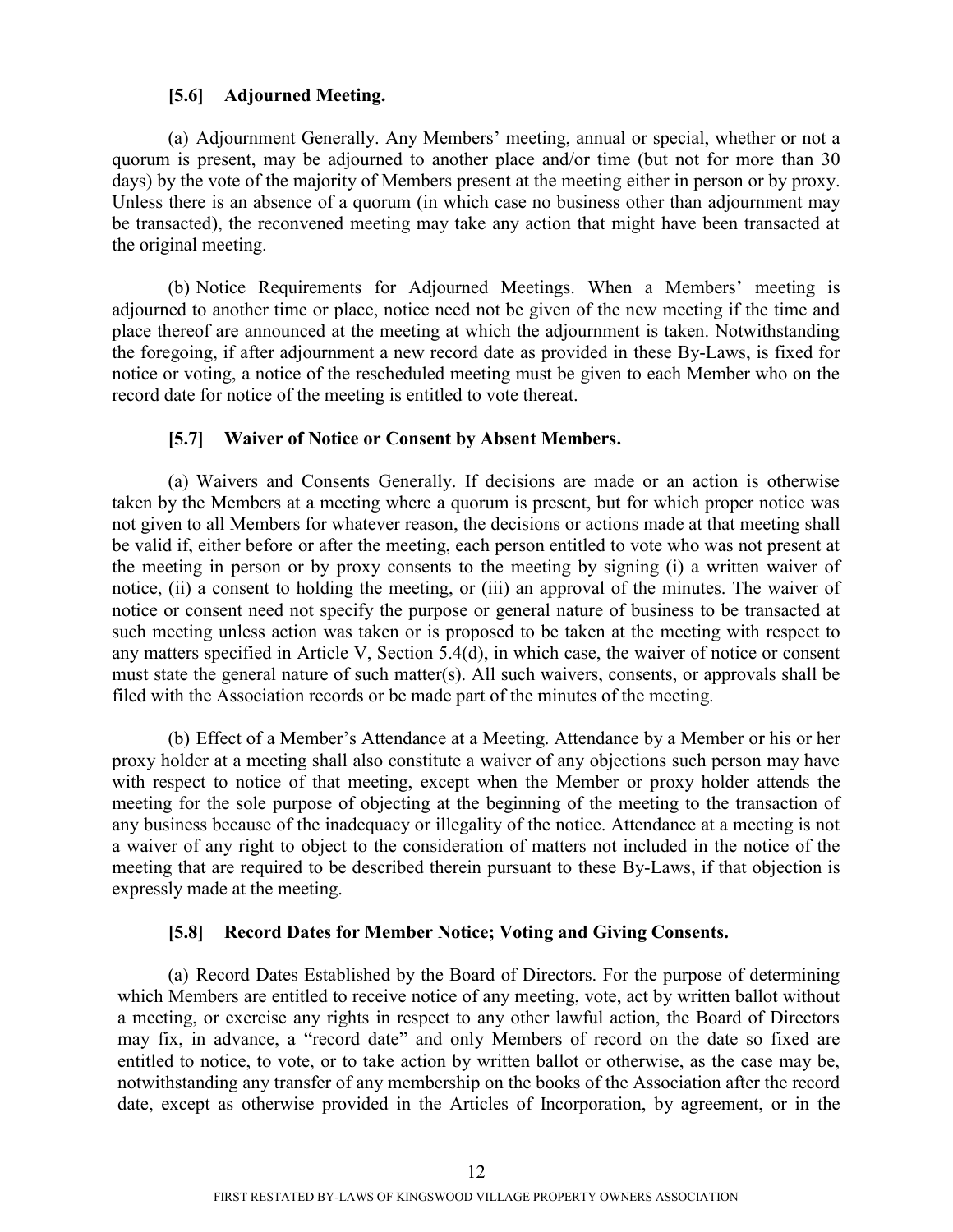California Nonprofit Mutual Benefit Corporation Law. The record dates established by the Board pursuant to this section shall be as follows:

(i) Record Date for Notice of Meetings. In the case of determining those Members entitled to notice of a meeting, the record date shall be no more than 90 nor less than 10 days before the date of the meeting;

(ii) Record Date for Voting. In the case of determining those Members entitled to vote at a meeting, the record date shall be no more than 60 days before the date of the meeting;

(iii) Record Date for Action by Written Ballot Without Meeting. In the case of determining Members entitled to cast written ballots, the record date shall be 30 days before the day on which the first written ballot is mailed or solicited; and

(iv) Record Date for Other Lawful Action. In the case of determining Members entitled to exercise any rights in respect to other lawful action, the record date shall 30 days prior to the date of such other action.

(b) Failure of Board to Fix a Record Date. If the Board, for any reason, fails to establish a record date, the following rules shall apply:

(i) Record Date for Notice of Meetings. The record date for determining those Members entitled to receive notice of a meeting of Members shall be the business day preceding the day on which notice is given, or , if notice is waived, the business day preceding the day on which the meeting is held.

(ii) Record Date for Voting. The record date for determining those Members entitled to vote at a meeting of Members shall be the business day preceding the day on which notice is given or in the case of an adjourned meeting, the day of the adjourned meeting**.**

(iii) Record Date for Action by Written Ballot Without Meeting. The record date for determining those Members entitled to vote by written ballot on proposed Association actions without a meeting, when no prior action by the Board has been taken, shall be the day on which the first written ballot is mailed or solicited. When prior action of the Board has been taken, it shall be the day on which the Board adopts the resolution relating to that action.

(iv) Record Date for Other Lawful Action. The record date for determining those Members entitled to exercise any rights in respect to any other lawful action shall be Members at the close of business on the day on which the Board adopts the resolution relating thereto, or the 60th day prior to the date of such other action, whichever is later.

(v) "Record Date" Means as of Close of Business. For purposes of this subparagraph (b) a person holding a membership as of the close of business on the record date shall be deemed the Member of record.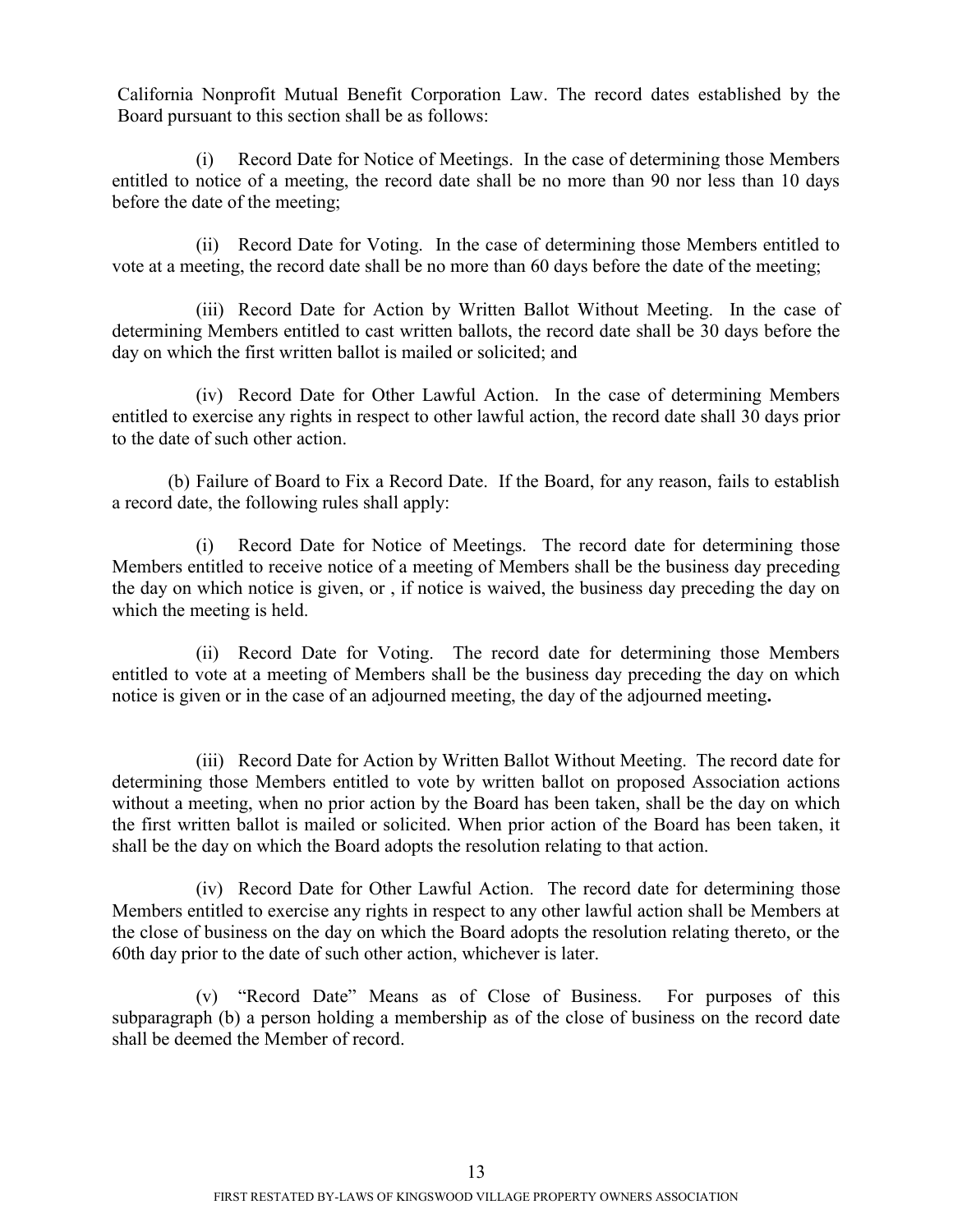### <span id="page-17-0"></span>**ARTICLE VI**

#### <span id="page-17-1"></span>**Membership Rights**

Subject to the provisions hereof and the provisions of the Declaration, the Members shall have the following rights:

**[6.1] Use and Enjoyment of Common Areas by Members and Family.** Each Member and the members of his or her family who also reside in the Member's Residence at the time shall be entitled to the use and enjoyment of all Common Areas, roads, and Common Facilities within the Properties.

### **[6.2] Tenants and Lessees.**

(a) Assignment of Rights Generally. Each Member shall have the right to assign his or her rights as a Member (other than voting rights) to a tenant residing within the Member's Residence. Such assignment shall be effective only so long as said tenant is residing in said Residence and is in compliance with these By-Laws, the Declaration and the Association's Rules in effect at that time. At all times the Owner shall remain responsible for compliance by Owner's lessee or tenant with the provisions of the Governing Documents. Without limiting the foregoing, reference is specifically made to the Declaration for additional tenant and lease restrictions.

(b) Effectiveness of Assignment. Assignment of an Owner's right to use the Common Facilities (other than roads) to a tenant or lessee shall not be effective until such time as the Owner-Member has given the Property Manager written notice thereof setting forth the name of the assignee and the members of his or her family who will be entitled to the use and enjoyment of the Common Areas, Common Facilities, and roads within the Properties by virtue of the assignment.

<span id="page-17-2"></span>**[6.3] Invitees and Guests.** The invitees and guests of a Member shall have the right to use and enjoy the Common Areas, Common Facilities, and roads within the Properties. Any such guest or invitee shall be subject to the same obligations imposed on the Owner to observe the rules, restrictions, and regulations of the Association as set forth in the Governing Documents.

<span id="page-17-3"></span>**[6.4] Association Rules and Regulations.** The right of any person to use and enjoy the Common Areas and Common Facilities shall at all times be subject to the rules, limitations, and restrictions set forth herein, in the Declaration, and in the Association's published Rules and Regulations as promulgated by the Board from time to time. With the exception of the right of use of any roads and walkways to their Residence, the Board shall have the right to impose monetary penalties or to suspend the use and enjoyment of any Common Area and Common Facilities for the failure of a Member to pay any assessments when due under the Declaration, or to comply with any other rule or regulation imposed upon such Member, his or her Tenants or guests, pursuant to the Governing Documents, provided, however, that any such suspension shall be imposed only after such person has been afforded the notice and hearing rights more particularly described in the Declaration.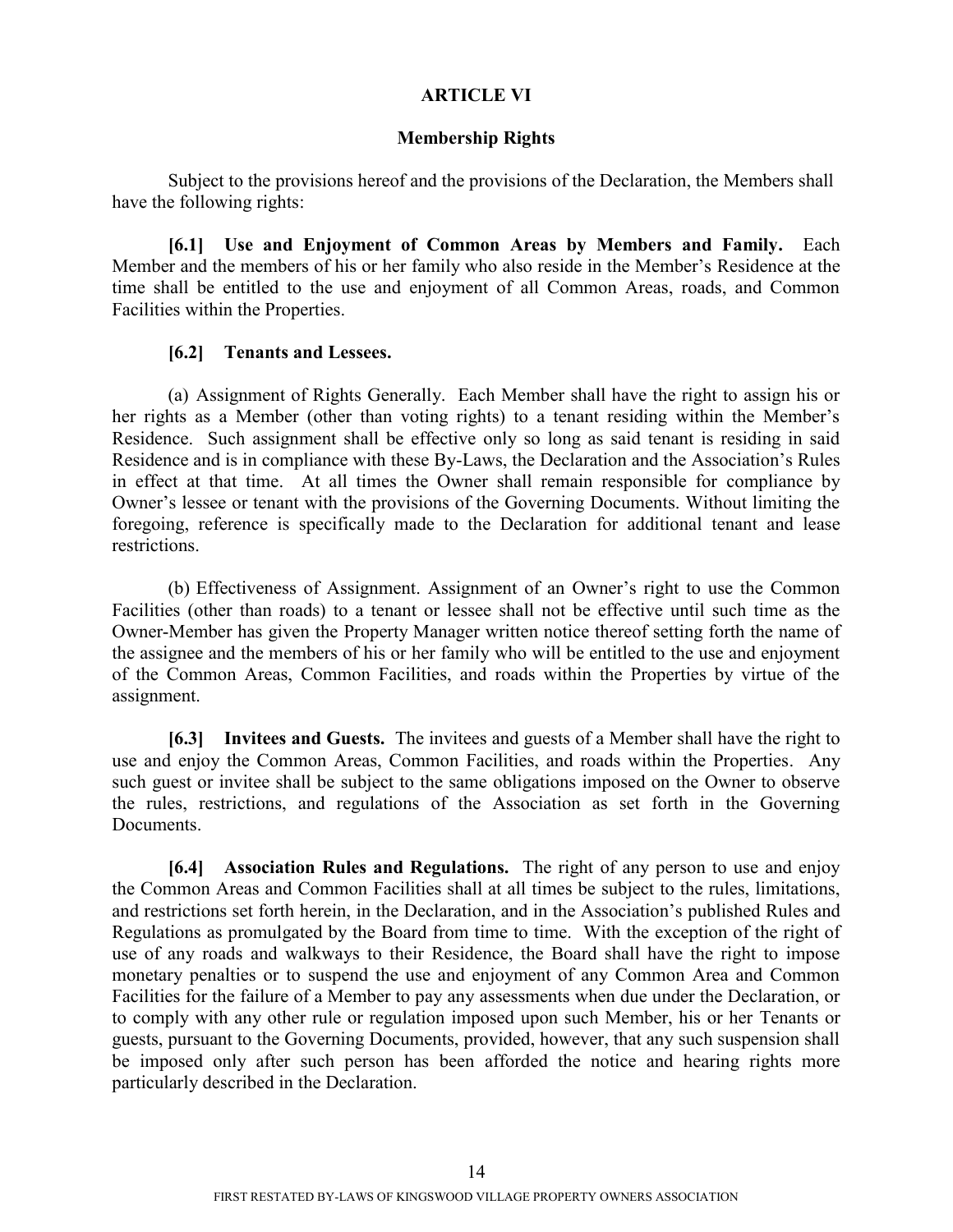#### **ARTICLE VII**

### <span id="page-18-1"></span><span id="page-18-0"></span>**Board of Directors**

**[7.1] General Association Powers.** Subject to the provisions of the California Nonprofit Mutual Benefit Corporation Law, the Davis-Stirling Common Interest Development Act (Civil Code sections 1350-1376, as amended) and any limitations in any of the Governing Documents relating to action required to be approved by the Members, the business and affairs of the Association shall be vested in and exercised by the Association's Board of Directors. Subject to the limitations expressed in these By-Laws, the Board may delegate the management of the activities of the Association to any person or persons, management company, or committee, provided that notwithstanding any such delegation, the activities and affairs of the Association shall continue to be managed and all Association powers shall continue to be exercised under the ultimate direction of the Board.

**[7.2] Number and Qualification of Directors.** The Board of Directors shall consist of nine persons who shall be Owners of Lots within the Properties and whose memberships are in good standing with all assessments current and are not subject to any suspension of membership rights. Only one Owner per lot shall be eligible to serve on the Board at any time.

<span id="page-18-2"></span>**[7.3] Term of Office.** At the annual meeting the Members shall elect three Directors for a term of three years.

There shall be no limitation upon the number of consecutive terms to which a Director may be reelected. Each Director, including a Director elected by the Board to fill a vacancy or elected at a special meeting of Members, shall hold office until the expiration of the term for which elected and until a successor has been elected and qualified.

<span id="page-18-3"></span>**[7.4] Nomination of Directors.** Individuals can become candidates for election to the Board of Directors in any of the following ways:

(a) Candidates Selected by Nomination Committee. At least 90 days prior to the date of any election of Directors, the President shall appoint a nominating committee to select qualified candidates for election to those positions on the Board of Directors held by Directors whose terms are then expiring. The Nominating Committee shall consist of a chairperson who shall be a Member of the Board of Directors, and two or more Members of the Association who may or may not be Board Members. The Nominating Committee shall make its report at least 60 days before the date of the election, and the Secretary shall forward to each Member, with the notice of meeting required by these By-Laws, a list of the nominees. The Nominating Committee shall make as many nominations for election to the Board as it shall, in its discretion, determine but not less than the number of vacancies on the Board to be filled.

(b) Nominations From the Floor. If there is a meeting to elect Directors any Member present in person or by proxy at a meeting to elect Directors may place names in nomination.

(c) Self Nomination. A Member may nominate him/herself.

(d) Good Standing Requirement for Candidacy. To be eligible for nomination and election to the Board, a candidate Member must be certified by the Association Secretary that he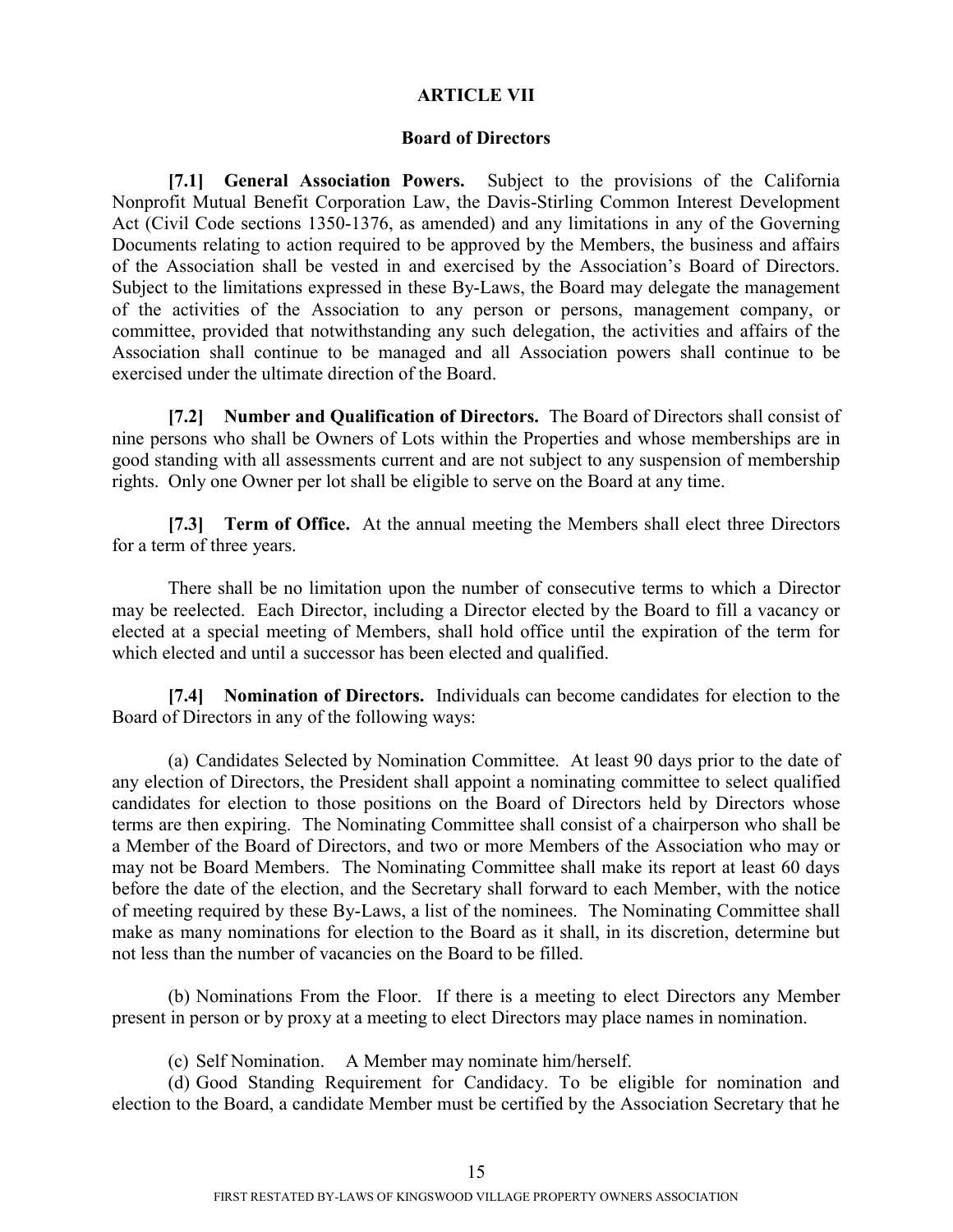or she is in good standing with the Association and is current in the payment of assessments both at the time his or her name is placed in nomination and as of the election date.

## <span id="page-19-0"></span>**[7.5] Election of Directors.**

(a) Directors Elected by Written Ballot. The annual election of Directors shall be conducted by secret written ballot in accordance with these By-Laws. Directors shall be elected in accordance with the secret written ballot procedures of that section to fill the number of positions on the Board then expiring.

(b) Determination of Election Results and Succession to Office. The candidates receiving the highest number of votes, up to the number of Directors to be elected, shall be elected as Directors and shall take office immediately following their election. In the event there is a tie vote between those candidates who receive the lowest number of votes necessary to qualify the candidate for election, the tie shall be broken by lot.

## <span id="page-19-1"></span>**[7.6] Vacancies on Board of Directors.**

(a) Vacancies Generally. A vacancy or vacancies in the Board of Directors shall be deemed to exist on the occurrence of any of the following: (i) the death, resignation, or removal of a Director under paragraphs (c) and (d) below; (ii) an increase of the authorized number of Directors; or (iii) the failure of the Members, at any meeting of Members at which any Director or Directors are to be elected, to elect the number of Directors to be elected at such meeting.

(b) Resignation of Directors. Except as provided in this paragraph, any Director may resign, and such resignation shall be effective on giving written notice to the President, the Secretary, or the Board of Directors, unless the notice specifies a later time for the resignation to become effective. If the resignation of a Director is effective at a future time, the Board of Directors may elect a successor to take office when the resignation becomes effective.

(c) Authority of Board to Remove Directors. The Board of Directors shall have the power and authority to remove a Director and declare his or her office vacant if he or she (i) has been declared of unsound mind by a final order of court; (ii) has been convicted of a felony; (iii) has been found by a final order or judgment of any court to have breached any duty under Corporations Code sections 7233-7236 (relating to the standards of conduct of Directors); or (iv) fails to attend three consecutive regular meetings of the Board of Directors that have been duly noticed in accordance with California law.

(d) Authority of Members to Remove Directors. Except as otherwise provided in subparagraph (c) above, a Director may be removed from office prior to expiration of his or her term only by the affirmative vote of a majority of the voting power of the Members.

Any membership action to recall or remove a Director shall be conducted in accordance with the following procedures:

(i) A petition must be presented in person to the President, Vice President, or Secretary of the Association and must carry the signatures of Members in good standing who represented at least 5 percent of the voting power of the membership. Such petition must set forth the reason(s) the petitioners are seeking the Director's removal; the signature and lot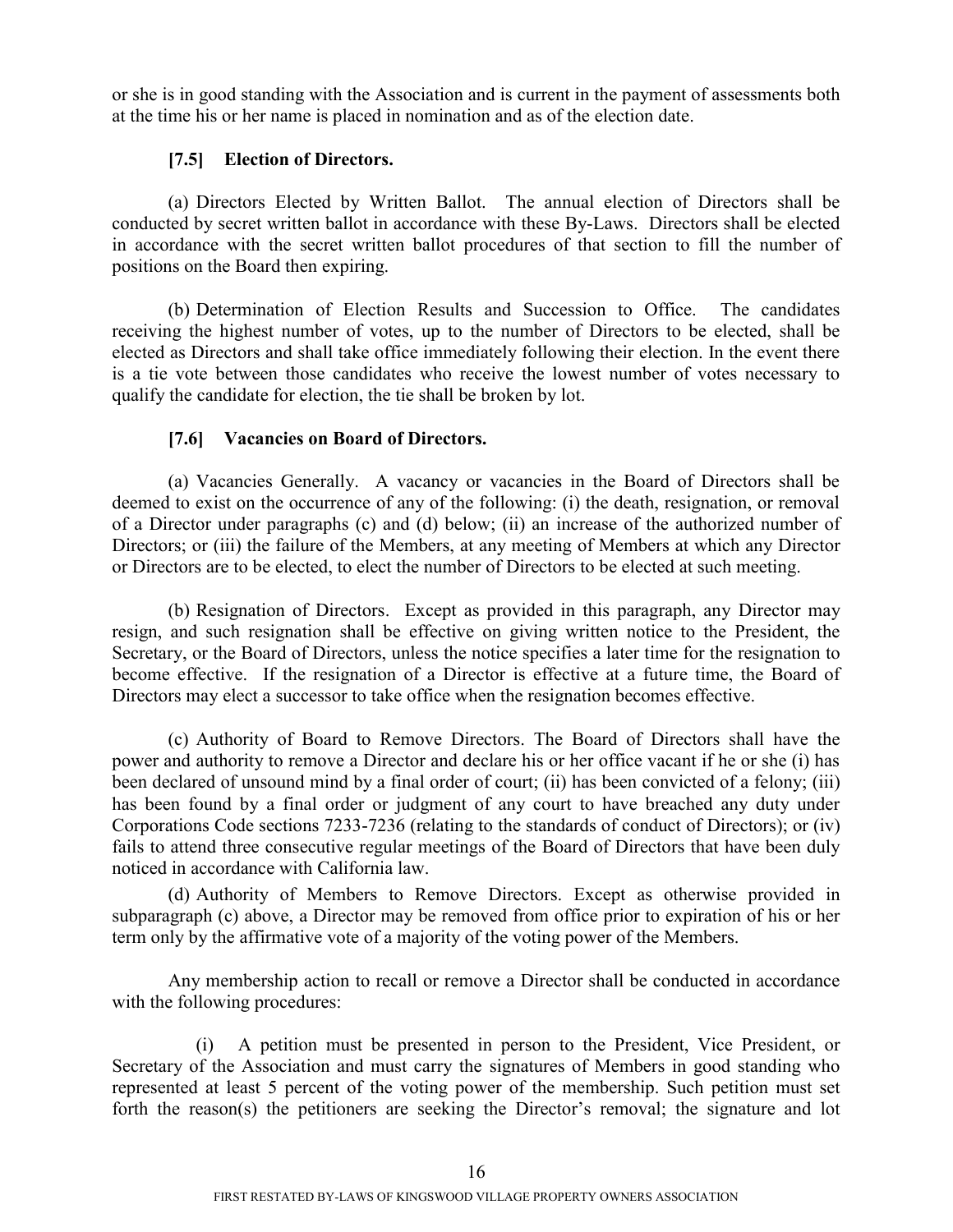number(s) of each petitioner in his or her own handwriting; the name(s) of the sponsor(s) of the petition; and must fulfill all other requirements of law.

(ii) Within 45 days after receipt of such petition, the Board shall either call a special meeting or announce the procedures for conducting a written ballot of the Members to vote upon the requested recall. Such meeting or written ballot shall be conducted not less than 35 nor more than 90 days after the petition is presented. If the Board fails to set a date for, and give the Members notice of such meeting or written ballot within 45 days, the Members initiating the petition may call such meeting on their own initiative without Board approval or sanction.

(iii) The Director whose removal is being sought shall have the right to rebut the allegations contained in the petition orally, in writing, or both. If the rebuttal is in writing, it shall be mailed by the Association or otherwise provided to all Members, together with the recall ballot.

(iv) If the quorum requirement for a valid membership action is not satisfied or if the recall vote results in a tie, the removal action shall have failed.

(e) Removal by Court Action. The County Superior Court may, in response to a suit filed by any Director or the lesser of 20 Members or 5 percent of the Members, remove any Director determined to be guilty of fraudulent or dishonest acts or gross abuse of authority or discretion with reference to the Association. The Association shall be made a party to any such action.

(f) Filling Vacancies. Vacancies on the Board of Directors shall be filled by a majority vote of the remaining Directors though less than a quorum, or by a sole remaining Director unless the vacancy is created through removal of a Director, in which case the vacancy shall be filled by the affirmative vote of a majority of the Members represented in person or by proxy at a duly held meeting of the Members or by written ballot in accordance with these By-Laws. The Members may elect a Director or Directors at any time to fill any vacancy or vacancies not filled by the Directors by an election at a duly held meeting of the Members or written ballot and shall require the approval of a majority of the voting power.

(g) Reduction in Number of Directors. No reduction of the authorized number of Directors shall have the effect of removing any Director before that Director's term of office expires.

### **ARTICLE VIII**

### <span id="page-20-0"></span>**Board Meetings**

**[8.1] Place of Meetings.** Regular and special meetings of the Board of Directors may be held at any place within the Properties that has been designated from time to time by resolution of the Board and stated in the notice of the meeting. In the absence of such designation, regular meetings shall be held at the principal office of the Association. Notwithstanding the above provisions of this section 1, a regular or special meeting of the Board may be held at any place consented to by all the Board Members, either before or after the meeting. If consents are given, they shall be filed with the minutes of the meeting.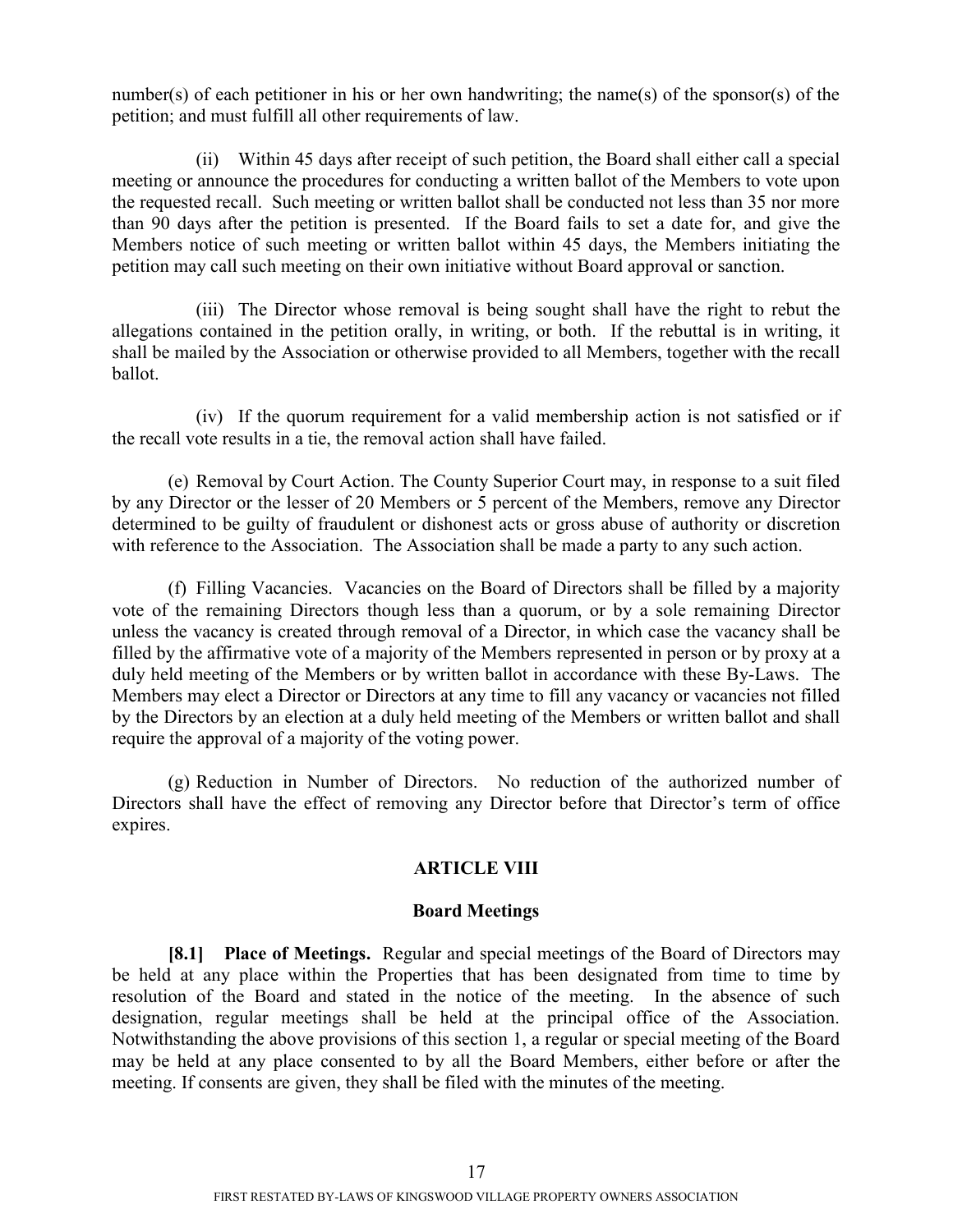Any meeting, regular or special, may be held by conference telephone or similar communication equipment, so long as all Directors participating in the meeting can hear one another, and all such Directors shall be deemed to be present in person at such meeting.

<span id="page-21-0"></span>**[8.2] Annual Meeting of Directors.** Following each Annual Meeting of Members, the Board of Directors shall hold a regular meeting for the purposes of organization, election of Officers, and the transaction of other business. Notice of this meeting shall not be required.

<span id="page-21-1"></span>**[8.3] Other Regular Meetings.** Other regular meetings of the Board shall be held from time to time on dates fixed by the Board of Directors and communicated to the Board Members and Members of the Association. Ordinarily, regular meetings shall be conducted at least monthly. However, regular meetings can be held as infrequently as every six months if the Board's business does not justify more frequent meetings or if in the judgment of the Board a quorum may not be expected. Notice of the time and place of regular meetings shall be noted in the Association's newsletter or posted in a prominent place within the Common Area, or otherwise provided in writing to the Members, and shall be communicated to the Board Members not less than 72 hours prior to the meeting; provided, however, that notice need not be given to any Board member who has signed a written waiver of notice or consent to holding the meeting as more particularly provided in section 7 below.

## <span id="page-21-2"></span>**[8.4] Special Meetings of the Board.**

(a) Who May Call a Special Meeting. Special meetings of the Board of Directors may be called for any purpose at any time by the President, or any two Directors or by 5% of the Members in good standing, in writing.

(b) Notice of Special Meetings.

(i) Manner of Giving. Notice of the time and place of special meetings of the Board shall be given to each Director by one of the following methods: (A) by personal delivery of written notice; (B) by first-class mail, postage prepaid; (C) by telephone communication, either directly to the Director or to a person at the Director's home or office who would reasonably be expected to communicate such notice promptly to the Director; or (D) by electronic mail. All such notices shall be given or sent to the Director's address, telephone number, or electronic mail address as shown on the records of the Association. Notwithstanding the foregoing, notice of a meeting need not be given to any Director who signed a written waiver of notice or a written consent to holding the meeting or an approval of the minutes thereof as more particularly provided in these By-Laws.

(ii) Time Requirements. Notices sent by first-class mail shall be deposited in a United States mailbox at least four days before the time set for the meeting. Notices given by personal delivery, telephone, or electronic mail shall be delivered, telephoned, or sent electronically at least 48 hours before the time set for the meeting.

(iii) Notice Contents. The notice shall state the time, place, and purpose of the meeting.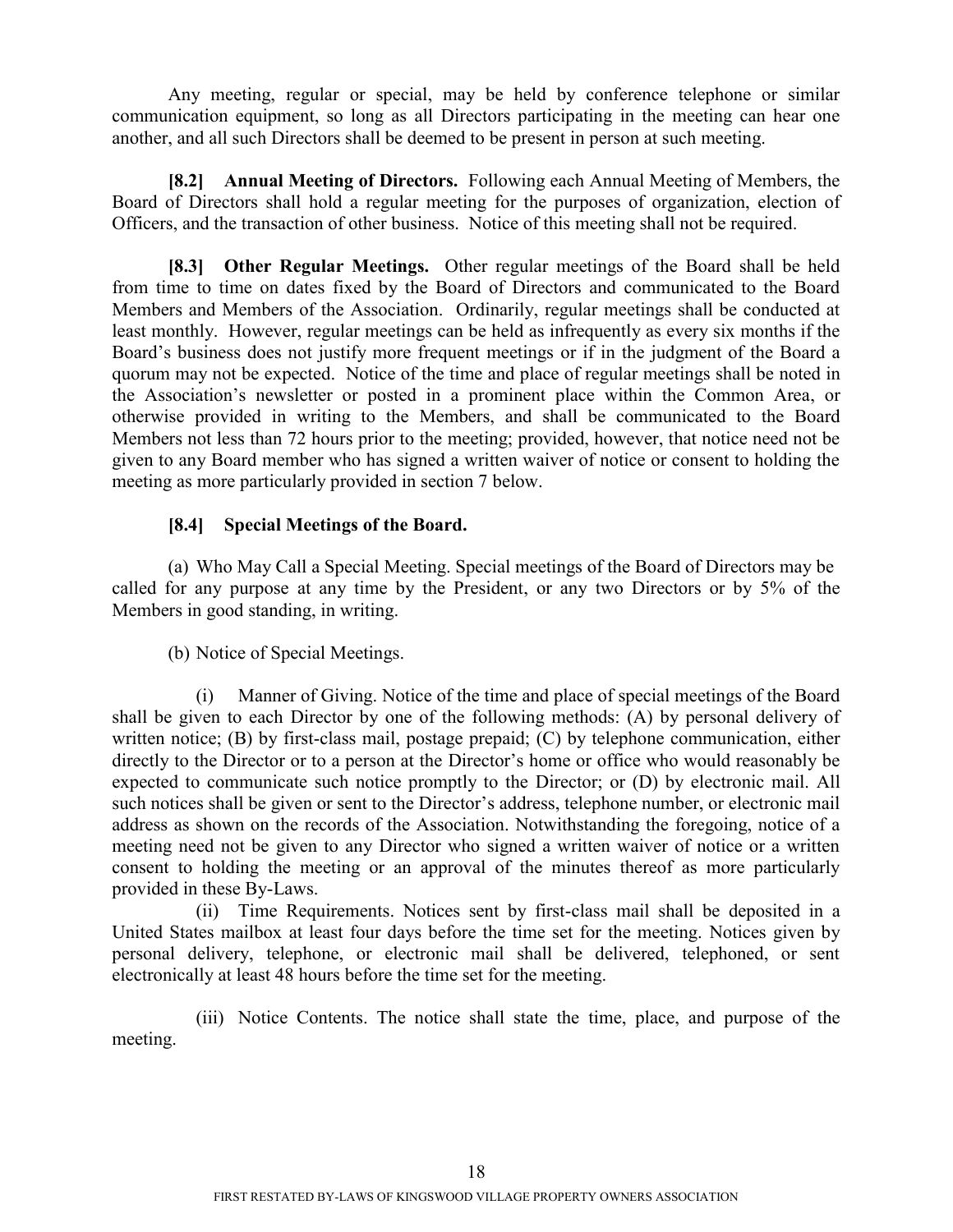#### <span id="page-22-0"></span>**[8.5] Attendance by Members.**

(a) Meetings Generally Open to Members. With the exception of executive sessions of the Board (see subparagraph (b), below) and any meetings conducted by conference telephone, all meetings of the Board shall be open to Members of the Association, provided, however, that non-director Members may participate in deliberations or discussions of the Board only when expressly authorized by a vote of a majority of the Directors present at the meeting at which a quorum has been established.

The agenda for board meetings shall include a specific time for Member questions and comments. The chair shall be authorized to impose reasonable time limitations on Member comments.

(b) Executive Sessions. The Board, on the affirmative vote of a majority of the Directors present at a meeting at which a quorum has been established, shall be entitled to adjourn at any time for purposes of reconvening in executive session to discuss litigation in which the Association is or may become a party, personnel matters, or business of a similar nature in which maintenance of the confidentiality of Board deliberations is consistent with the best interests of the Association and its Members. Before adjourning into executive session, the topic(s) to be discussed in such session shall be announced, in general terms, to the Members in attendance at the meeting. Nothing provided herein shall be construed to obligate the Board to first call an open meeting before meeting in executive session with respect to the matters described above.

<span id="page-22-1"></span>**[8.6] Quorum Requirements.** A majority of the authorized number of Directors shall constitute a quorum for the transaction of business, except to adjourn as provided in these By-Laws. Every act or decision done or made by a majority of the Directors present at a meeting duly held at which a quorum is present shall be regarded as the act of the Board of Directors, subject to the provisions of the California Nonprofit Mutual Benefit Corporation Law, especially those provisions relating to (a) approval of contracts or transactions in which a Director has a direct or indirect material financial interest, (b) appointment of committees, and (c) indemnification of Directors. A meeting at which a quorum is initially present may continue to transact business, notwithstanding the withdrawal of Directors below a quorum, if any action taken is approved by at least a majority of the required quorum for that meeting, or such greater number as is required by these By-Laws, by the Articles, or by law. Directors who are unable to physically attend a meeting but instead participate via teleconference shall be counted toward quorum requirements and their votes shall be counted the same as those physically present.

<span id="page-22-2"></span>**[8.7] Waiver of Notice.** Any action taken at any meeting of the Board of Directors, however called and noticed or wherever held, shall be as valid as though taken at a meeting duly held after regular call and notice, if (a) a quorum is present, and (b) either before or after the meeting, each of the Directors not present, individually or collectively, signs a written waiver of notice, a consent to holding the meeting, or an approval of the minutes. The waiver of notice or consent need not specify the purpose of the meeting. All waivers, consents, and approvals shall be filed with the Association records or made a part of the minutes of the meeting and shall have the same force and effect as a unanimous vote of the Board. The requirement of notice of a meeting shall also be deemed to have been waived by any Director who attends the meeting without protesting the lack of proper notice either before or at the inception of the meeting.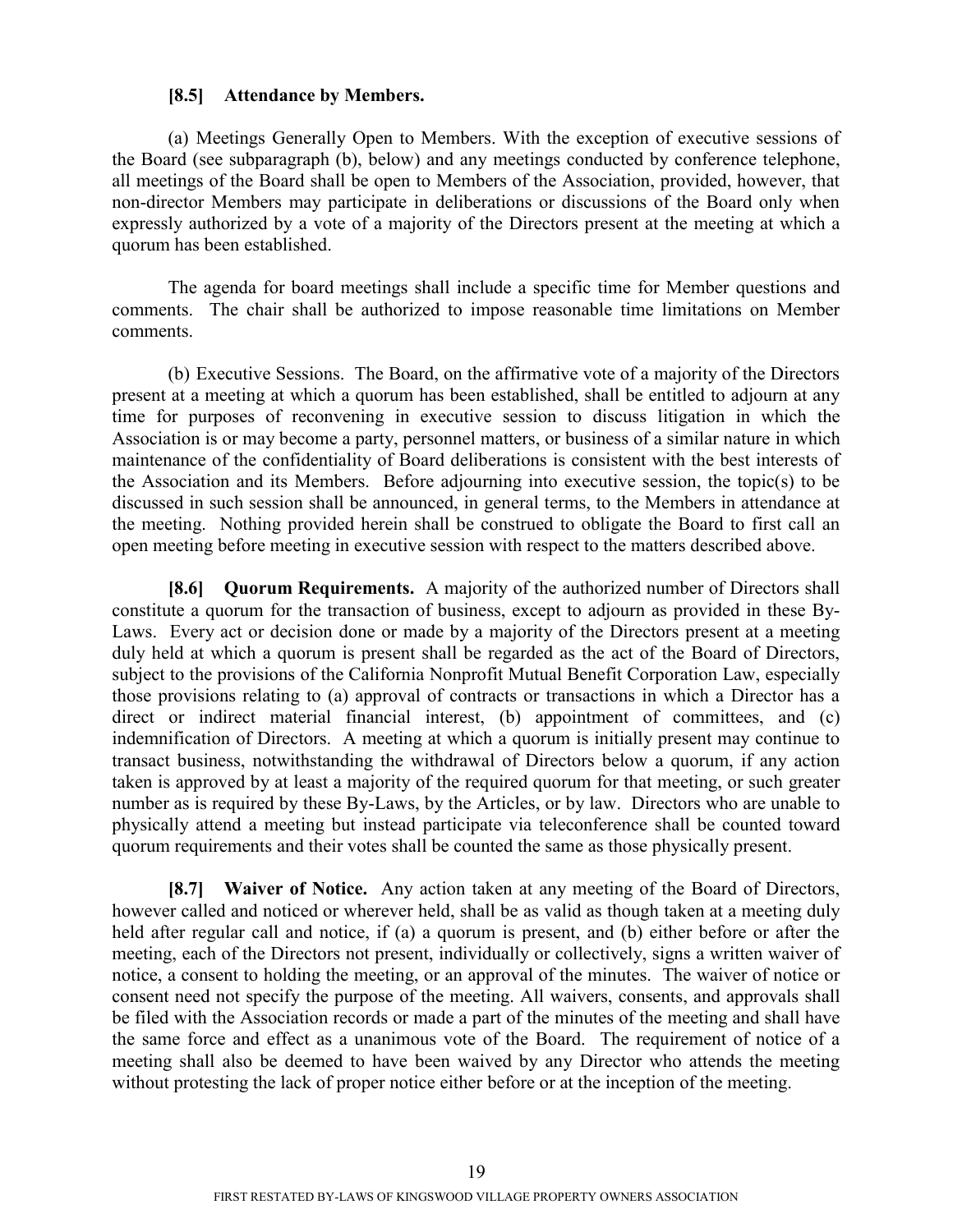<span id="page-23-0"></span>**[8.8] Adjournment.** A majority of the Directors present, whether or not constituting a quorum, may adjourn any meeting to another time and place. If the meeting is adjourned for more than 24 hours, notice of adjournment to any other time or place shall be given prior to the time of the adjourned meeting to the Directors who are not present at the time of the adjournment. Except as provided above, notice of adjournment need not be given.

**[8.9] Action Without a Meeting.** Any action required or permitted to be taken by the Board of Directors may be taken without a meeting, if all Members of the Board, individually or collectively, consent in writing to that action. Such action by written consent shall have the same force and effect as a unanimous vote of the Board of Directors. Such written consent or consents shall be filed with the minutes of the proceedings of the Board and shall have the same force and effect as a unanimous vote of the Board.

**[8.10] Compensation.** Directors, Officers, and Members of Committees shall not be entitled to compensation for their services as such, although they may be reimbursed for such actual expenses as may be determined by resolution of the Board of Directors to be just and reasonable. Expenses for which reimbursement is sought shall be supported by a proper receipt or invoice.

#### <span id="page-23-3"></span><span id="page-23-2"></span><span id="page-23-1"></span>**ARTICLE IX**

#### **Duties and Powers of the Board**

**[9.1] Specific Duties and Powers.** Without prejudice to the general powers of the Board of Directors set forth in these By-Laws, the Directors shall have the power to:

(a) Exercise all powers vested in the Board under the Governing Documents and under the laws of the State of California.

(b) Appoint and remove all Officers of the Association, the General Manager of the Association, if any, and other Association employees; prescribe any powers and duties for such persons that are consistent with law, the Articles of Incorporation, the Declaration, and these By-Laws; and fix their compensation.

(c) Appoint such agents and employ such other employees, including attorneys and accountants, as it sees fit to assist in the operation of the Association, and to fix their duties and to establish their compensation.

(d) Supervise all Officers, agents and employees of the Association, to see that their duties are properly performed.

(e) Cause all Officers or employees having fiscal responsibilities to be bonded, as it may deemed appropriate.

(f) Adopt and establish Rules and Regulations subject to the provisions of the Declaration, governing the use of the Common Areas, Common Facilities and roads within the Properties, and the personal conduct of the Members and their guests thereon, and take such steps as it deems necessary for the enforcement of such Rules and Regulations, including the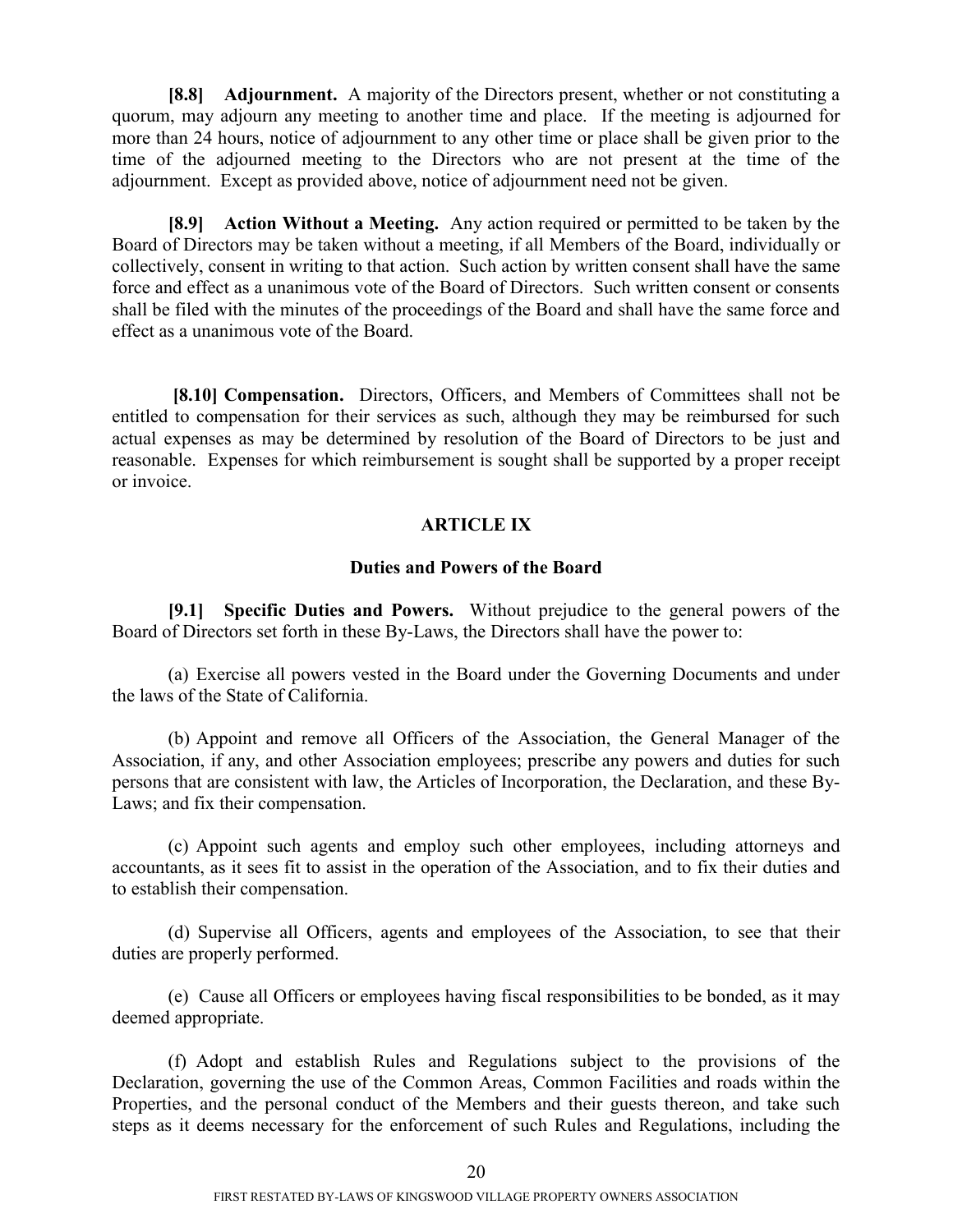imposition of monetary penalties and/or the suspension of voting rights and the right to use any Common Areas or Common Facilities; provided notice and a hearing are provided as more particularly set forth in the Declaration. Rules and Regulations adopted by the Board may contain reasonable variations and distinctions as between Owners and Tenants.

(g) Enforce all applicable provisions of the Governing Documents relating to the control, management, and use of the Lots within the Properties and the Common Areas, Common Facilities, and the roads within the Properties.

(h) Contract for and pay premiums for fire, casualty, liability, and other insurance and bonds (including indemnity bonds) that may be required from time to time by the Association.

(i) Contract for and pay for maintenance, landscaping, utilities, materials, supplies, labor, and services that may be required from time to time in relation to the Common Areas and other portions of the Properties which the Association is obligated to maintain.

(j) Pay all taxes, special assessments and other assessments, and charges that are or would become a lien on any portion of the Common Areas.

(k) Contract for and pay for construction or reconstruction of any portion or portions of the Properties that have deteriorated or have been damaged or destroyed and that are to be rebuilt by the Association.

(l) Delegate its duties and powers hereunder to the Officers of the Association or to committees established by the Board, subject to the limitations expressed in these By-Laws.

(m)Levy and collect assessments from the Members of the Association in accordance with the Declaration and establish and collect reasonable use charges for any or all of the recreational Common Facilities as the Board may deem necessary or desirable from time to time for the purpose of equitably allocating among the users the cost of maintenance and operation thereof.

(n) Perform all acts required of the Board under the Declaration.

(o) Prepare budgets and maintain a full set of books and records showing the financial condition of the affairs of the Association in a manner consistent with generally accepted accounting principles, and at no greater than annual intervals prepare an annual financial report, a copy of which shall be delivered to each Member as provided in these By-Laws. Subject to review by the Board, these tasks may be delegated to an outside contractor.

(p) Appoint a nominating committee for the nomination of persons to be elected to the Board and prescribe rules under which said nominating committee is to act, as described in these By-Laws.

(q) Appoint such other committees as it deems necessary from time to time in connection with the affairs of the Association in accordance with these By-Laws, including Members of the Architectural Committee.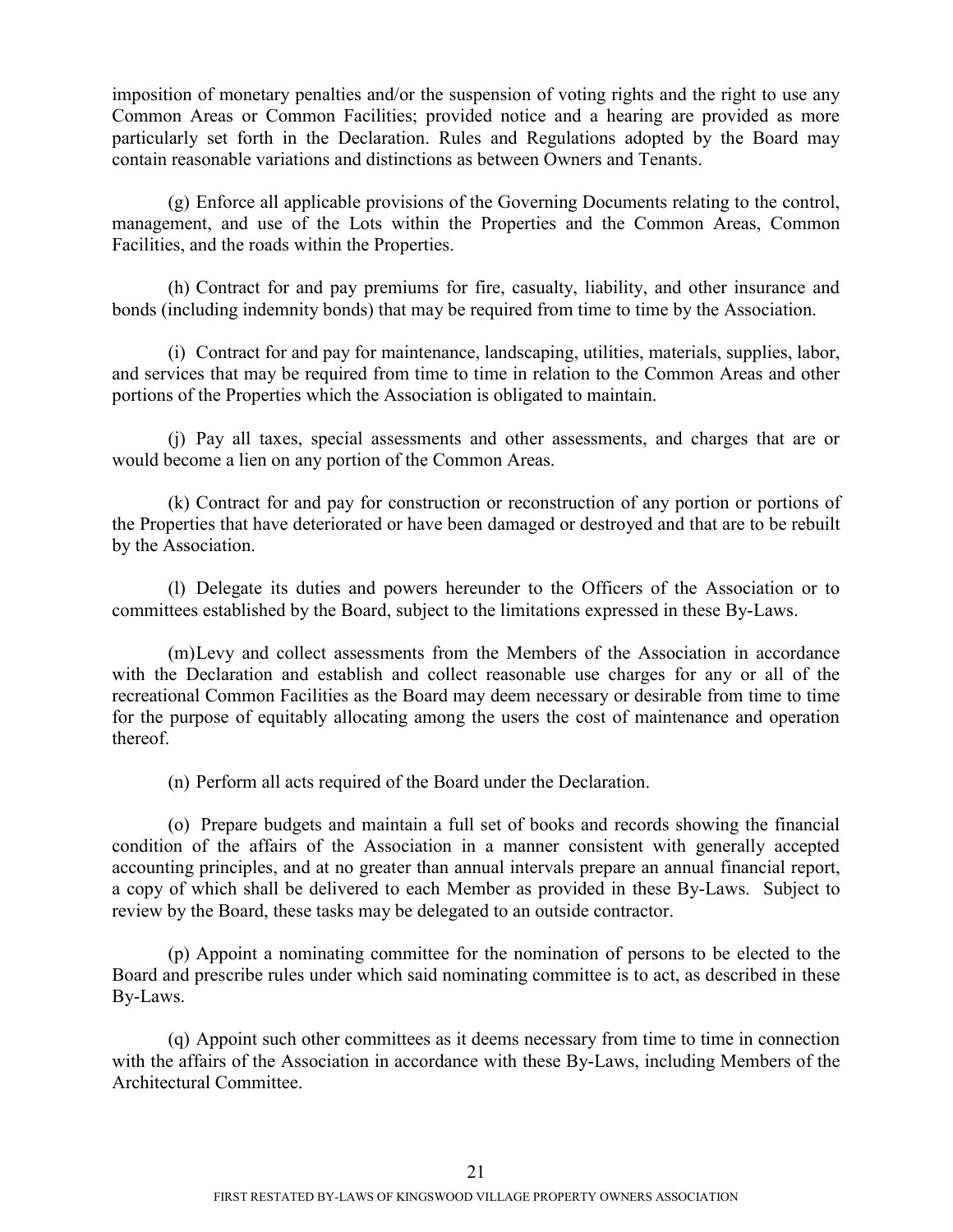(r) Fill vacancies on the Board of Directors or in any committee, except a vacancy created by the removal of a Board Member.

(s) Open bank accounts and borrow money on behalf of the Association and designate the signatories to such bank accounts.

(t) Bring and defend actions on behalf of more than one Member or the Association to protect the interests of the Members or the Association, as such, as long as the action is pertinent to the operations of the Association, including the quiet enjoyment of any Owner or tenant, and assess the Members for the cost of such litigation. Any disciplinary action against a Member shall be subject to the hearing and procedural requirements set forth in the Declaration.

(u) Enter Lots as necessary, subject to the notice requirements of the Declaration, in connection with construction, maintenance, or emergency repairs for the benefit of the Common Areas, Common Facilities or the Owners in common.

<span id="page-25-0"></span>**[9.2] Limitations on Powers.** Without the vote or written assent of a majority of the voting power of the Members, the Board of Directors shall not take any of the following actions:

(a) Enter into a contract with a third party for the furnishing of goods or services to the Common Area or the Association for a term longer than one year. This restriction shall not apply to (i) FHA or VA approved management contracts; (ii) public utility contracts in which the rates charged for materials or services are regulated by the Public Utilities Commission, provided that the term of the contract may not exceed the shortest term for which the supplier will contract at the regulated rate; (iii) prepaid casualty or liability insurance policies not to exceed three years' duration, provided that the policies provide for short-rate cancellation by the insured; (iv) agreements for cable television services and equipment or satellite dish television services and equipment not to exceed five years duration; or (v) agreements for sale or lease of burglar alarm and fire alarm equipment, installation and services not to exceed five years' duration. (vi) capital improvement projects not to exceed five years' duration.

(b) Incur aggregate expenditures for capital improvements to the Common Areas in any fiscal year in excess of 10 percent of the budgeted gross expenses of the Association for that fiscal year, provided, however, that this limitation shall not apply to the expenditure of any funds accumulated in a reserve fund for capital replacement or new capital improvements so long as the expenditure is for the purpose for which the fund was established or an emergency situation.

(c) Sell during any fiscal year property of the Association having an aggregate fair market value greater than 5 percent of the budgeted gross expenses of the Association for that year provided, however, that this limitation shall not apply to the sale or other disposition of improved or unimproved Lots acquired by the Association in foreclosure proceedings.

(d) Pay compensation to Members of the Board of Directors or Officers of the Association, provided that Directors and Officers can be reimbursed for reasonable out-of-pocket expenses, verified in writing, incurred in the discharge of their duties.

(e) Fill any vacancy on the Board of Directors created by the removal of a Director.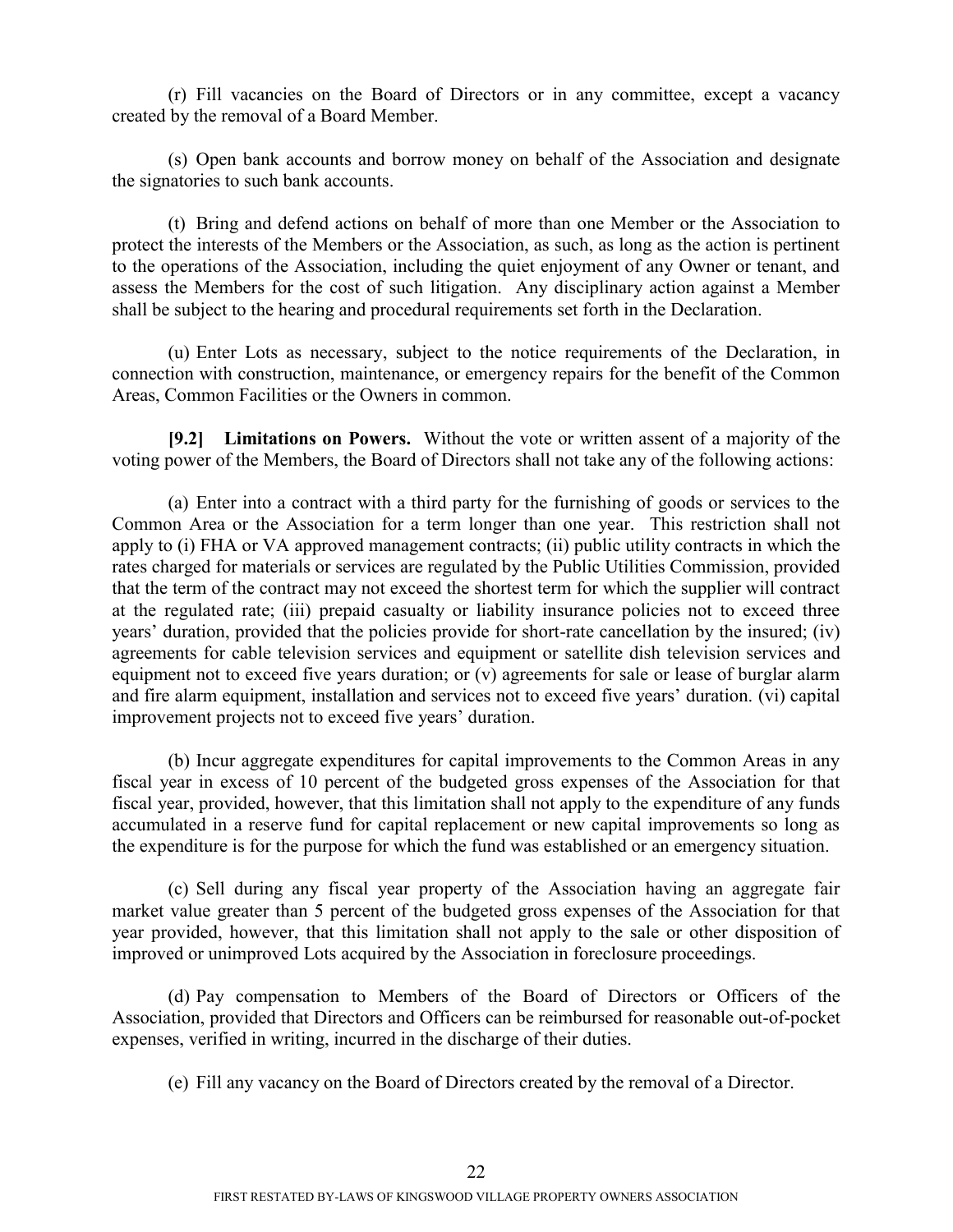(f) Any action to impose a special assessment or to increase the regular assessment under circumstances requiring Member approval under the Declaration.

(g) Any action to amend these By-Laws, the Articles of Incorporation or the Declaration, except for any amendments permitted by Board action alone pursuant to these By-Laws.

### **ARTICLE X**

#### <span id="page-26-0"></span>**Committees**

**[10.1] Committees of Directors.** In addition to the Nominating Committee appointed and constituted pursuant to these By-Laws and the Architectural Committee appointed and constituted pursuant to the Declaration, the Board may, by resolution adopted by a majority of the Directors then in office, designate one or more committees, each consisting of two or more Members (who may also be Directors), to serve at the pleasure of the Board. Committees shall have all the authority of the Board with respect to matters within their area of Board assigned responsibility, except that no committee, regardless of Board resolution, may:

(a) Take any final action on any matter that, under the California Nonprofit Mutual Benefit Corporation Law, also requires approval of the Members.

(b) Fill vacancies on the Board of Directors or on any committee that has been delegated any authority of the Board.

(c) Amend or repeal By-Laws or adopt new By-Laws.

(d) Amend or repeal any resolution of the Board of Directors that by its express terms is not so amendable or repealable.

(e) Appoint any other committees of the Board of Directors or the members of those committees.

(f) Expend Association funds to support a nominee for Director after there are more people nominated for Director than can be elected.

(g) Approve any transaction (i) to which the Association is a party and one or more Directors have a material financial interest; or (ii) between the Association and one or more of its Directors or between the Association or any person in which one or more of its Directors have a material financial interest.

(h) The Board President may serve as a non-voting member of all committees established by the Board of Directors.

(i) No committee appointed by the Board of Directors shall consist of more than three members of the Board of Directors

<span id="page-26-1"></span>**[10.2] Meetings and Actions of Committees.** Meetings and actions of committees shall be governed by, and held and taken in accordance with, the provisions of these By-Laws, concerning meetings of Directors, with such changes in the context of those By-Laws as are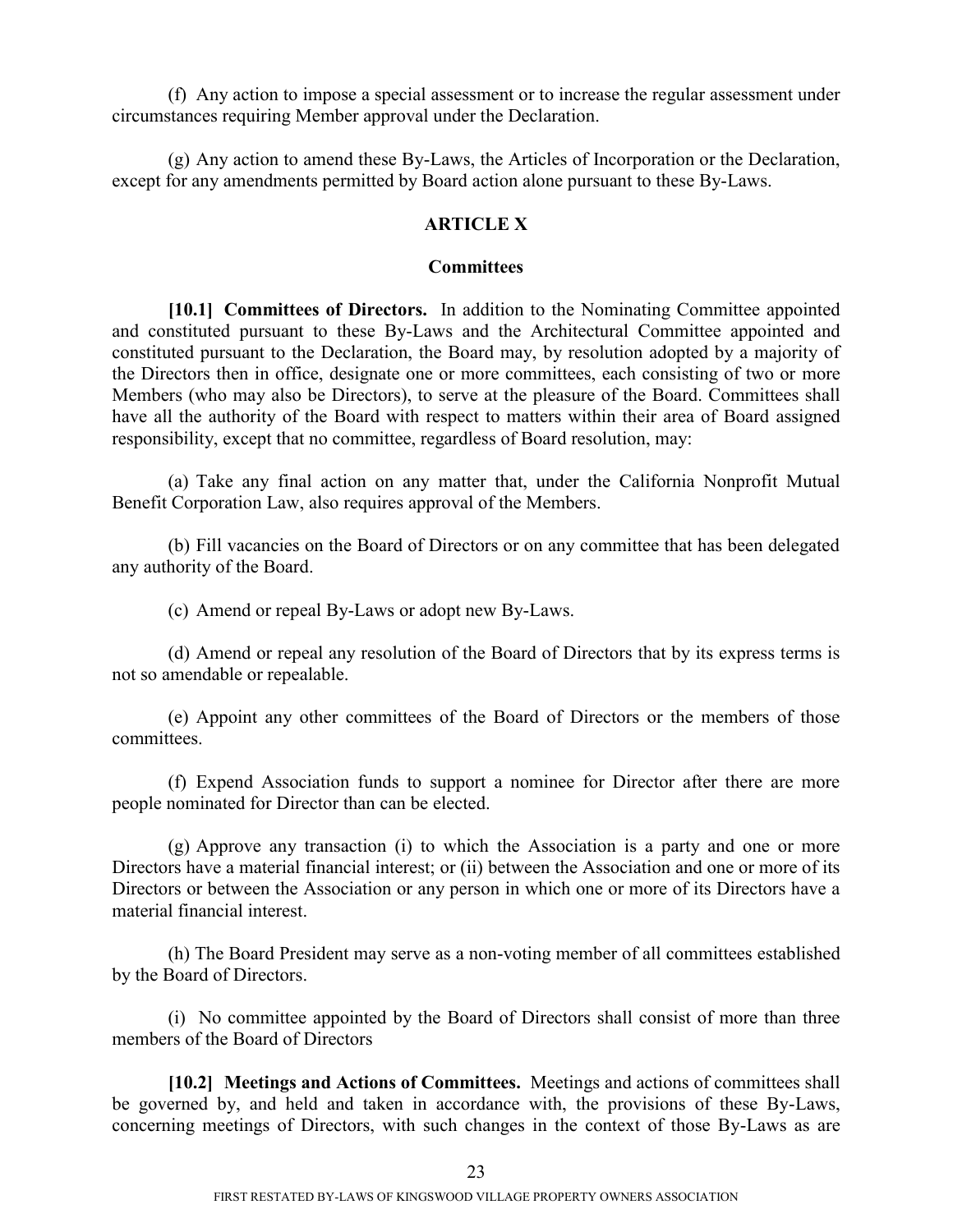necessary to substitute the committee and its members for the Board of Directors and its members, except that the time for regular meetings of committees may be determined either by resolution of the Board of Directors or by resolution of the committee. Special meetings of committees may also be called by resolution of the Board of Directors. Notice of special meetings of committees shall also be given to any and all alternate members, who shall have the right to attend all meetings of the committee. Minutes may be kept of each meeting of any committee and may be filed with the Association records. The Board of Directors may adopt rules not inconsistent with the provisions of these By-Laws for the governance of any committee.

**[10.3] Effect of Committee Actions.** Unless otherwise expressly provided in the Governing Documents or in the Board resolution authorizing and empowering a committee, all actions of any committee shall be considered advisory to the Board and shall be scheduled on the agenda of the Board meeting next following the committee's action or decision for affirmation, rescission, or modification, as the Board in its discretion deems appropriate.

### <span id="page-27-1"></span><span id="page-27-0"></span>**ARTICLE XI**

#### <span id="page-27-2"></span>**Officers**

**[11.1] Officers.** The Officers of the Association shall be a President, a Vice President, a Secretary and a Treasurer. The Association may also have, at the discretion of the Board, one or more Assistant Secretaries, one or more Assistant Treasurers, and such other Officers as may be appointed in accordance with the provisions of section 3 below.

**[11.2] Election of Officers.** The Officers of the Association, except such Officers as may be appointed in accordance with the provisions of sections 3 and 6, shall be chosen annually by a majority of the Board at its first regular meeting following the annual meeting of the Members or the election of Directors, and each shall hold his or her office until he or she shall resign or shall be removed or otherwise disqualified to serve, or his or her successor shall be elected and qualified.

<span id="page-27-3"></span>**[11.3] Subordinate Officers.** The Board may appoint, and may empower the President to appoint, such other Officers as the affairs of the Association may require, each of whom shall hold office for such period, have such authority and perform such duties as are provided in the By-Laws and as the Board may from time to time determine.

<span id="page-27-4"></span>**[11.4] Removal of Officers.** Any Officer may be removed by the Board with or without cause, at any regular or special meeting.

<span id="page-27-5"></span>**[11.5] Resignation of Officers.** Any Officer may resign at any time by giving written notice to the Board, or to the President, or to the Secretary. Any such resignation shall take effect on the date of receipt of such notice or at any later time specified therein, and unless otherwise specified therein, acceptance of such resignation shall not be necessary to make it effective. Any resignation is without prejudice to the rights, if any, of the Association under any contract to which the Officer is a party.

<span id="page-27-6"></span>**[11.6] Vacancies.** A vacancy in any office because of death, resignation, removal, disqualification, or any other cause shall be filled in the manner prescribed in the By-Laws for regular appointments to such office.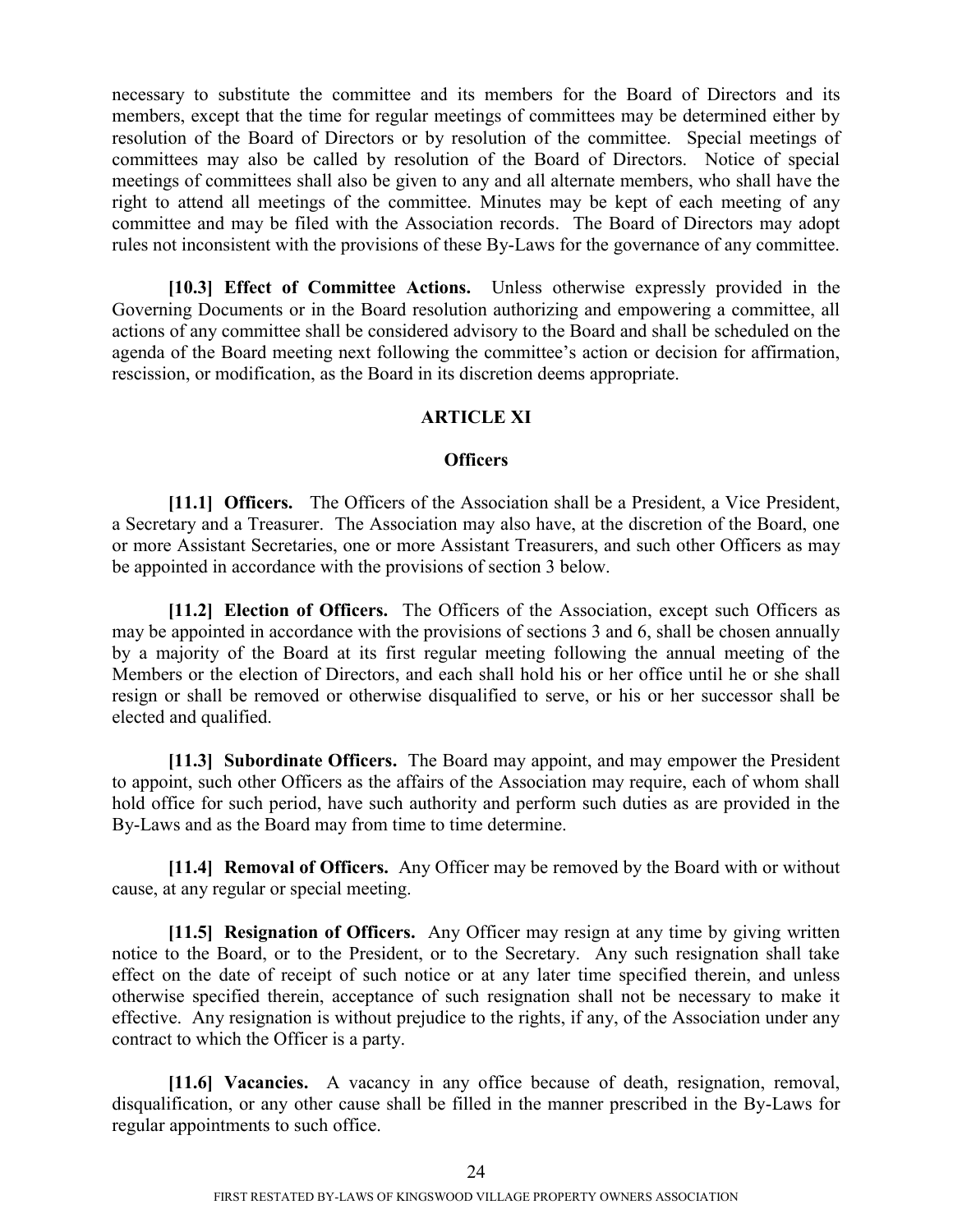<span id="page-28-0"></span>**[11.7] President.** The President shall be elected by the Board from among the Directors. He or she shall be the Chief Executive Officer of the Association and shall, subject to the control of the Board, have general supervision of the affairs and Officers of the Association. He or she shall preside at all meetings of the Board and shall see that orders and resolutions of the Board are carried out; shall sign all leases, mortgages, deeds and other written instruments and shall co-sign all promissory notes. The President may also be a non-voting member of all committees

<span id="page-28-1"></span>**[11.8] Vice President.** The Vice President shall be elected by the Board from among the Directors. In the absence or disability of the President, the Vice President shall perform all the duties of the President and when so acting shall have all the powers of, and be subject to an the restrictions upon, the President. He or she shall have such other powers and perform such other duties as from time to time may be prescribed by the Board or the By-Laws.

<span id="page-28-2"></span>**[11.9] Secretary.** The Secretary shall be elected by the Board from among the Directors. The Secretary shall keep or cause to be kept at the principal office or such other place as the Board may order, a book of minutes of all meetings of Directors and Members, with the time and place of holding same, whether regular or special, and if special, how authorized, the notice thereof given, the names of those present at Directors' meetings, the number of Members present in person or by proxy at Members' meetings, and the proceedings thereof. The Secretary shall keep, or cause to be kept, appropriate current records showing the Members of the Association, together with their addresses. He or she shall give, or cause to be given, notice of all meetings of the Board required by the By-Laws or by law, and shall have such other powers and perform such other duties as may be prescribed by the Board or by the By-Laws.

<span id="page-28-3"></span>**[11.10] Treasurer.** The Treasurer shall be elected by the Board from among the Directors. The Treasurer shall keep and maintain, or cause to be kept and maintained, adequate and correct accounts of the properties and business transactions of the Association, including accounts of its assets, liabilities, receipts, disbursements, gains, losses, capital, retained earnings, and other matters customarily included in financial statements. The books and records shall at all reasonable times be open to inspection by any Director or Member. The Treasurer shall deposit all monies and other valuables in the name and to the credit of the Association with such depositaries as may be designated by the Board. He or she shall disburse the funds of the Association as may be ordered by the Board, shall render to the President and Directors, whenever they request it, an account of all of his or her transactions as Treasurer and of the financial condition of the Association, and shall have such other powers and perform such other duties as may be prescribed by the Board or the By-Laws.

### <span id="page-28-4"></span>**ARTICLE XII**

#### **Member Assessment Obligations and Association Finances**

**[12.1] Description of Assessments to Which Owners Are Subject.** Owners of Lots within the Properties are subject to Annual, Special, and Special Individual Assessments as described in the Declaration.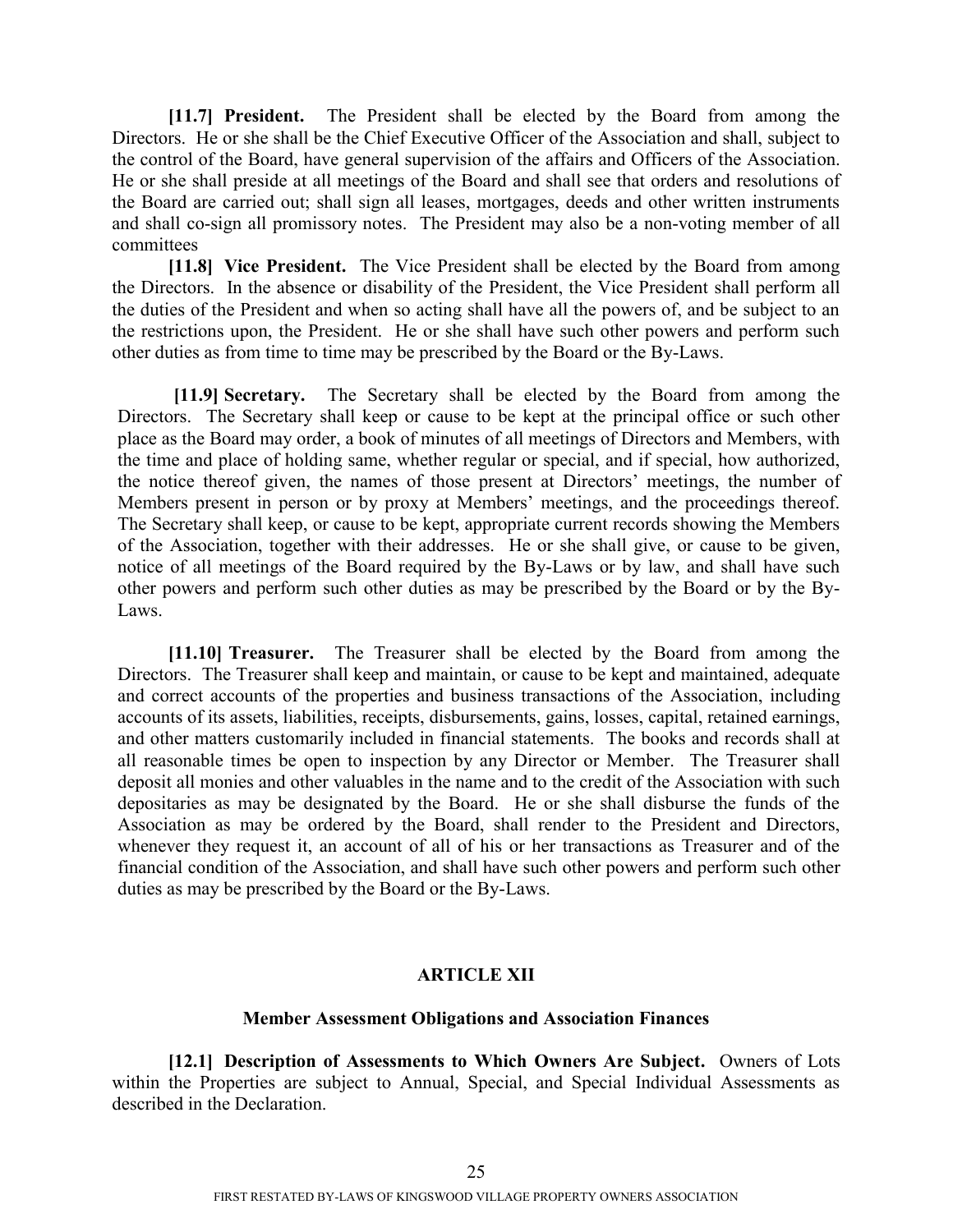<span id="page-29-0"></span>**[12.2] Checks.** All checks or demands for money and notes of the Association shall be signed by the Treasurer or by such other Officer or Officers as the Board of Directors may from time to time designate. Any operating account check over \$10,000 must be signed by two Officers.

<span id="page-29-1"></span>**[12.3] Operating Account.** There shall be established and maintained a cash deposit account to be known as the "Operating Account" into which shall be deposited the operating portion of all Regular and Special Assessments as fixed and determined for all Members. Disbursements from such account shall be for the general need of the operation including, but not limited to, wages, repairs, betterments, maintenance, and other operating expenses of the Property.

<span id="page-29-2"></span>**[12.4] Other Accounts.** The Board shall maintain any other accounts it shall deem necessary to carry out its purposes including Reserve accounts for replacement of capital improvements as set forth in Article IV of the Declaration. All Association books of account shall be maintained in accordance with generally accepted accounting principles.

**[12.5] Budgets and Financial Statements.** The following financial statements and related information for the Association shall be regularly prepared and copies thereof shall be distributed to each Member of the Association:

(a) Budget. A pro forma operating budget for each fiscal year consisting of at least the following information shall be distributed to Members not less than 30 days nor more than 90 days prior to the beginning of the fiscal year:

<span id="page-29-3"></span>(i) Estimated revenue and expenses on an accrual basis;

(ii) The amount of the total cash reserves of the Association currently set aside for the future repair or replacement of, or addition to, those major components of the Common Areas and Common Facilities which the Association is obligated to maintain and for contingencies;

(iii) An estimate of the current replacement costs of, and the estimated remaining useful life of, and the methods of funding used to defray the future repair or replacement of, or additions to, those major components of the Common Areas and Common Facilities which the Association is obligated to maintain;

(iv) A general statement setting forth the procedures used by the Board of Directors in calculating and establishing reserves to defray the costs of repair, replacement or additions to major components of the Common Areas and Common Facilities which the Association is obligated to maintain. In lieu of distributing the complete pro forma Operating budget as specified above, the Board of Directors may elect to distribute a summary of the budget to the Members (within the time limits provided above), together with a notice that the complete budget is available at the Association's principal office and that copies will be furnished, upon request, to any Member at the Association's expense. If a Member requests a copy of the complete budget, the Association shall mail the material, via first-class mail, within five days of receipt of such request. The notice required hereunder shall be presented on the front page of the summary of the budget in at least 10-point bold type.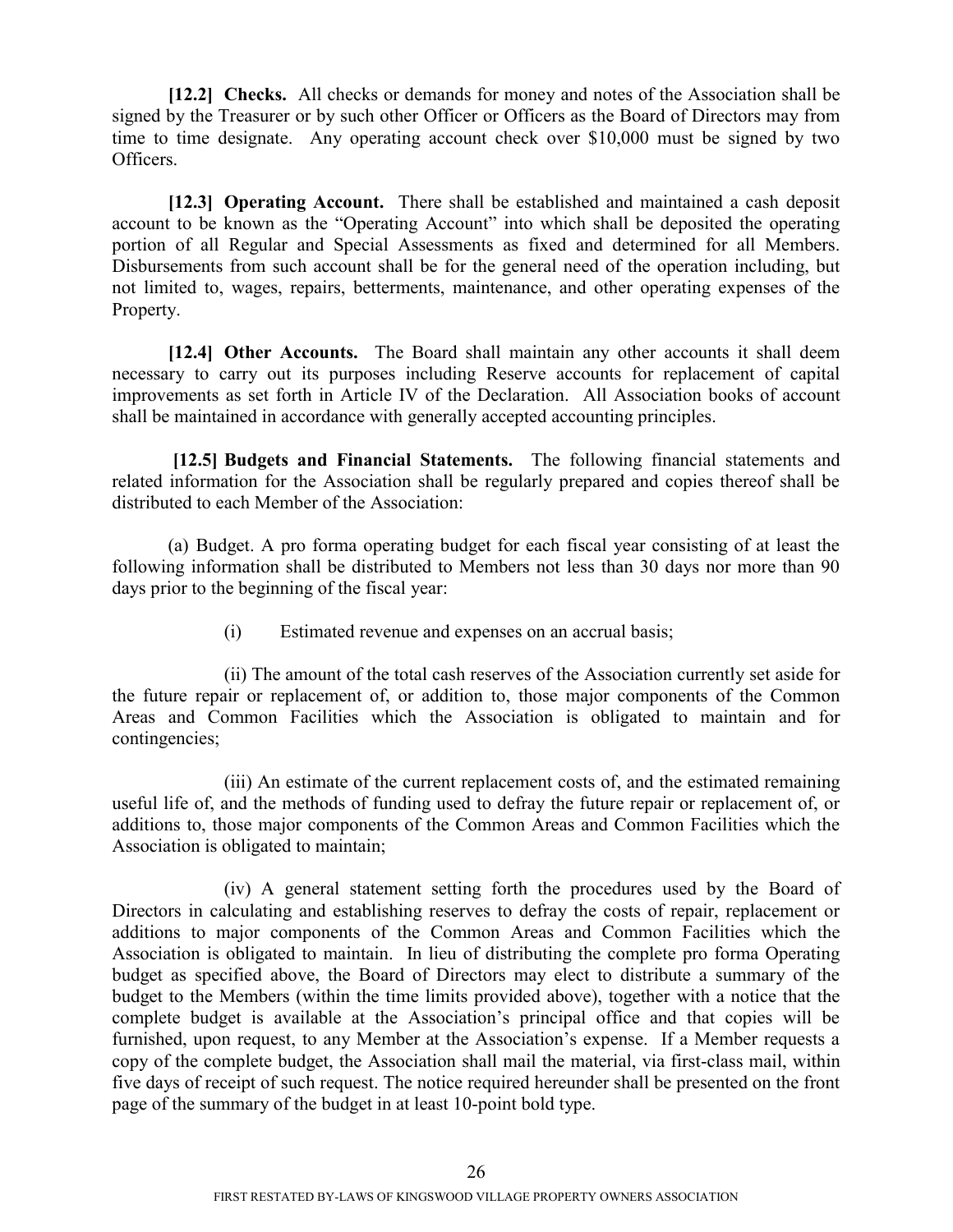(b) Year-End Report. Within 120 days after the close of the fiscal year, the Members of the Association shall be advised of the availability of the following documents:

(i) A balance sheet as of the end of the fiscal year;

(ii) An operating (income) statement for the fiscal year;

(iii) A statement of changes in financial position for the fiscal year;

(iv) A statement advising Members of the place where the names and addresses of the current Members are located; and

(v) Any information required to be reported under Corporations Code §8322 requiring the disclosure of certain transactions in excess of \$50,000 per year between the Association and any Director or Officer of the Association and indemnifications and advances to Officers or Directors in excess of \$10,000 per year.

A review of the financial statement of the Association shall be prepared in accordance with generally accepted accounting principles by a licensee of the State Board of Accountancy for any fiscal year in which the gross income of the Association exceeds \$75,000. If the annual report is not prepared by such a licensee, it shall be accompanied by the certificate of an authorized Officer of the Association that the statement was prepared without an audit from the books and records of the Association.

(c) Annual Statement Regarding Delinquency/Foreclosure Policy. In addition to financial statements, the Board of Directors shall annually distribute within 60 days prior to the beginning of the fiscal year, a statement describing the Association's policies and practices in enforcing its remedies against Members for defaults in the payment of Regular and Special Assessments including the recording and foreclosing of liens against Members' Lots.

(d) Review of Accounts. On no less than a quarterly basis, the Board of Directors shall:

- (i) Review a current reconciliation of the Association's Operating Accounts;
- (ii) Review a current reconciliation of the Association's Reserve Accounts;

(iii) Review the current year's actual reserve revenues and expenses compared to the current year's budget;

(iv) Review the Association's latest account statements prepared by the financial institution(s) with whom the Operating and Reserve Accounts are lodged; and

(v) Review the Association's income and expense statement for the Operating and Reserve Accounts.

To the extent one document provides the information required in more than one of the above listed items, any such requirements listed above may be satisfied by reviewing the same document.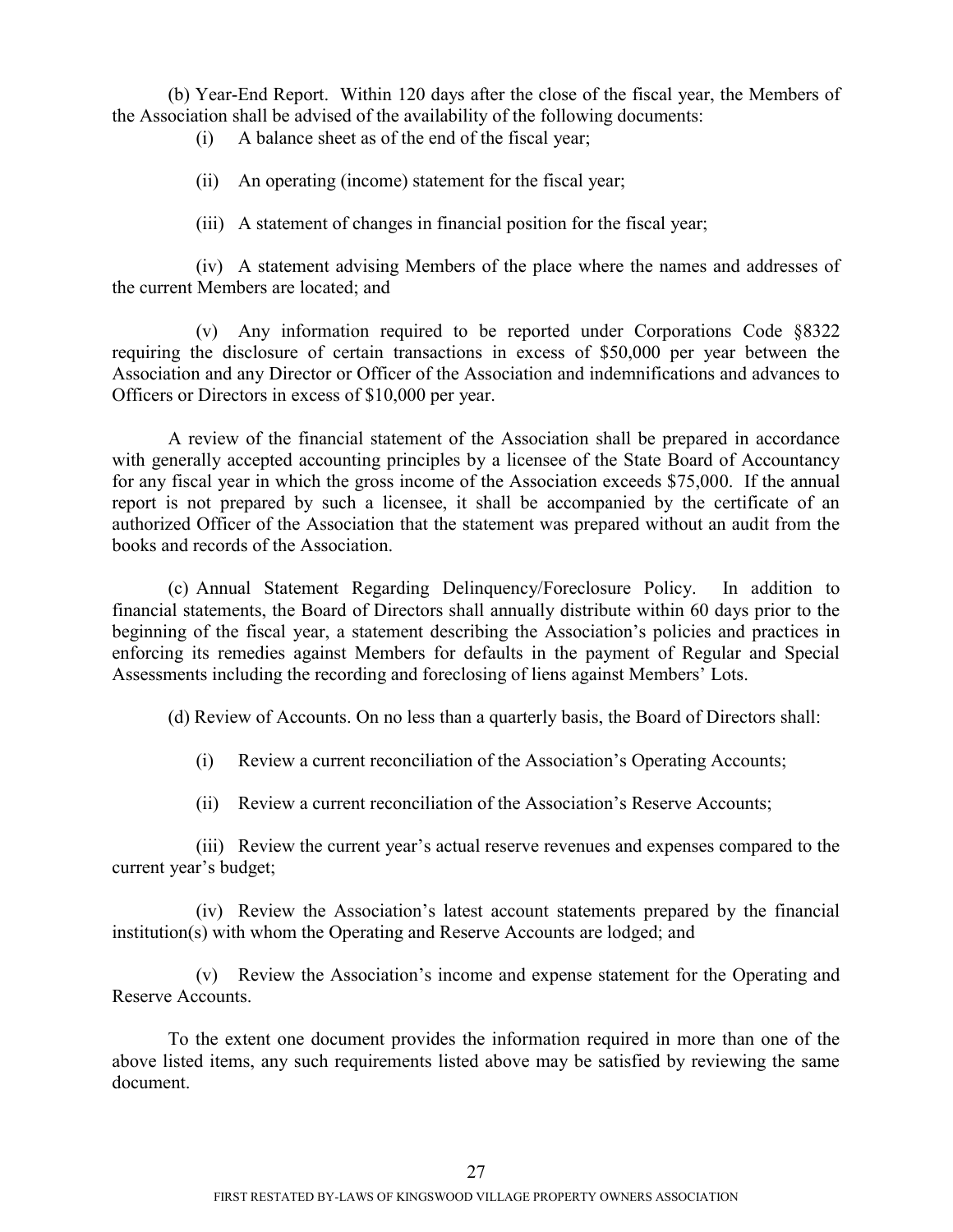#### **ARTICLE XIII**

#### <span id="page-31-0"></span>**Miscellaneous**

#### **[13.1] Inspection of Books and Records.**

(a) Member Inspection Rights. All accounting books and records, minutes of proceedings of the Members, the Board and committees of the Board and the membership list of the Association shall at all times, during reasonable business hours, be subject to the inspection of any Member or his or her duly appointed representative at the offices of the Association for any purpose reasonably related to the Member's interest as such. Member's rights of inspection shall be exercisable on ten days' written demand on the Association, which demand shall state the purpose for which the inspection rights are requested. In the case of the demands to inspect the Association's membership list, a Member's inspection rights shall be subject to the Association's right to offer a reasonable alternative to inspection within ten days after receiving the Member's written demand (as more particularly set forth in Corporations Code sections 8330-8338).

(b) Director Inspection Rights. Every Director shall have an absolute right at any reasonable time to inspect all books, records, documents, and minutes of the Association and the physical properties owned by the Association. The right of inspection by a Director includes the right to make extracts and copies of documents.

(c) Adoption of Reasonable Inspection Rules. The Board of Directors may establish reasonable rules with respect to (i) notice of inspection, (ii) hours and days of the week when inspection may be made, and (iii) payment of the cost of reproducing copies of documents requested by the Member.

<span id="page-31-1"></span>**[13.2] General Manager.** The Board may, from time to time, employ the services of a Manager to manage the affairs of the Association and, to the extent not inconsistent with the laws of the State of California, and upon such conditions as are otherwise deemed advisable by the Board, the Board may delegate to the Manager any of its day-to-day management and maintenance duties and powers under these By-Laws and the Declaration, provided that the General Manager shall at all times remain subject to the general control of the Board.

<span id="page-31-2"></span>**[13.3] Robert's Rules of Order.** In the event of a dispute concerning the procedural aspects of any meetings which cannot be resolved by reference to these By-Laws or applicable law, the matter shall be resolved by reference to Robert's Rules of Order, or other rules of parliamentary procedures.

<span id="page-31-3"></span>**[13.4] Amendment or Repeal of By-Laws by Members.** Except as otherwise expressly provided herein, these By-Laws may be amended or repealed, and new By-Laws adopted, only by the affirmative vote or assent by written ballot of fifty-five percent (55%) of the Members eligible to vote.

If any provision of these By-Laws requires the vote of a larger proportion or all of the Members, such provisions may not be altered, amended, or repealed except by such greater vote, unless otherwise specifically provided herein. Any amendment to these By-Laws shall become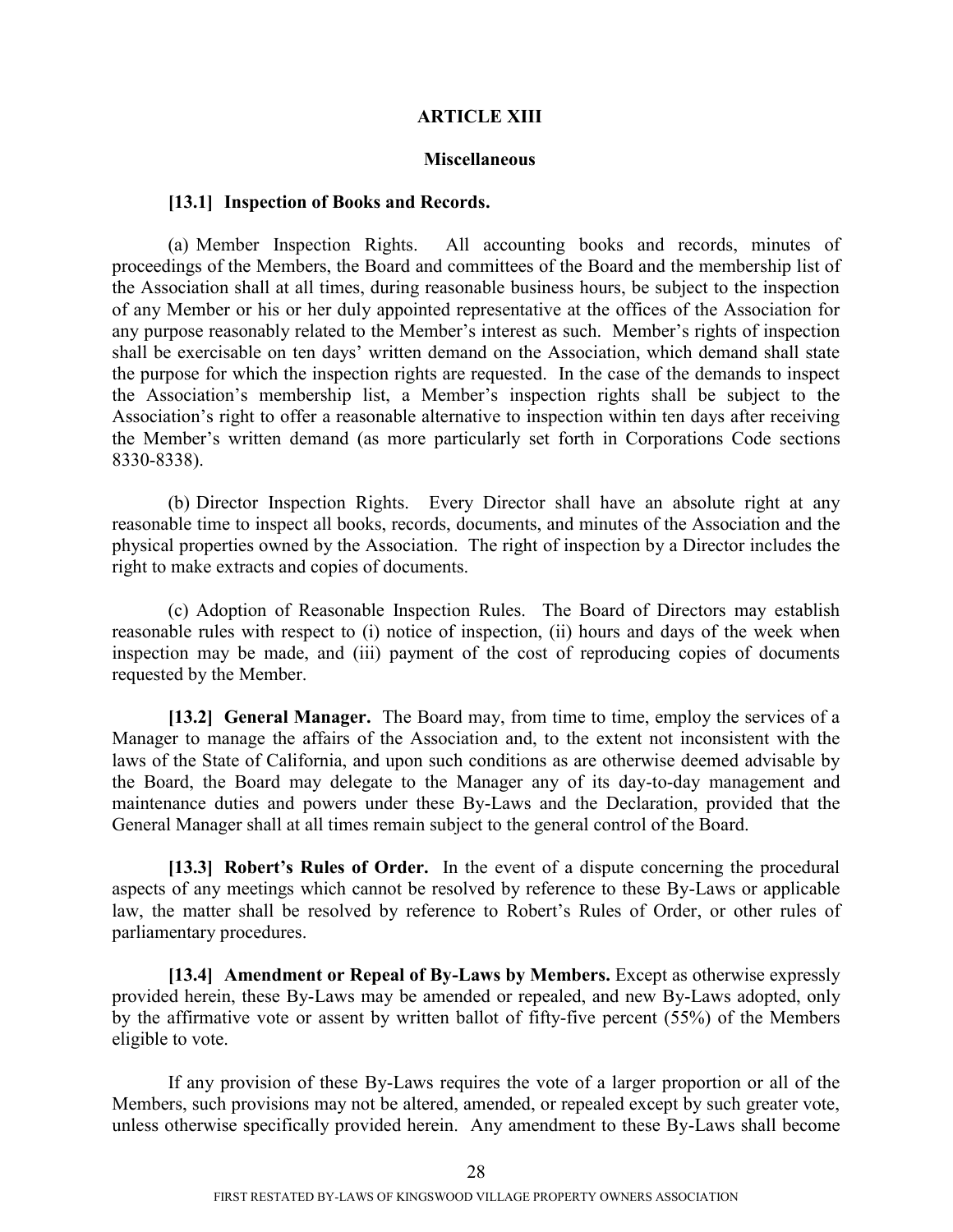effective immediately upon approval by the Members. The Secretary of the Association shall certify adoption of any duly approved amendment to the By-Laws and a copy of said certificate and the amendment shall be included in the Association's corporate records.

<span id="page-32-0"></span>**[13.5] Notice Requirements.** Any notice or other document permitted or required to be delivered as provided herein may be delivered either personally or by mail. If delivery is made by mail, it shall be deemed to have been delivered 72 hours after a copy of same has been deposited in the United States mail, postage prepaid, addressed as follows: if to the Association or the Board of Directors, at the principal office of the Association as designated from time to time by written notice to the Members; if to a Director, at the address from time to time given by such Director to the Secretary for the purpose of service of such notice; if to a Member, at the address from time to time given by such Member to the Secretary for the purpose of service of such notice, or, if no such address has been so given, to the address of any lot within the Properties owned by such Member.

### <span id="page-32-1"></span>**[13.6] Indemnification.**

(a) Indemnification of Association. Each Owner shall be liable to the Association for any damage to the Common Areas or adjacent units caused by the negligence or willful misconduct of the Owner, of his or her family, guests, invitees or lessees, to the extent that the damage shall not be covered by insurance. Each Owner shall indemnify, hold harmless, and pay any costs of defense of each other Owner for claims for personal injury or property damage occurring within any lot owned by the indemnitor, provided that this protection shall not extend to any indemnitee whose negligence or willful misconduct caused or contributed to the injury or damage. This section is not intended to be for the benefit of any insurer and shall not affect nor limit the duty of any insurer to pay any claim which would be payable by said insurer but for this section.

(b) Indemnification by Association of Directors and Officers, Employees, and Other Agents. To the fullest extent permitted by law, the Association shall indemnify its Directors, and Officers, employees, and other agents described in Corporations Code section 7237, including persons formerly occupying any such positions, against all expenses, judgments, fines, settlements, and other amounts actually and reasonably incurred by them in connection with any "proceeding" as that term is used in that section and including an action by or in the right of the Association, by reason of the fact that such person is or was a Director, Officer or a person described by that section. "Expenses," as used in this section, shall have the same meaning as in Corporations Code section 7237(a).

(c) Approval of Indemnity by Association. On written request to the Board by any person seeking indemnification hereunder, the Board shall promptly determine in accordance with Corporations Code section 7237(e), whether the applicable standard of conduct set forth in Corporations Code section 7237(b) or section 7237(c) has been met, and if it has, the Board shall authorize indemnification. If the Board cannot authorize indemnification because the number of Directors who are parties to the proceeding with respect to which indemnification is sought prevents the formation of a quorum of Directors who are not parties to the proceeding, the Board shall promptly call a meeting of Members. At that meeting, the Members shall determine under Corporations Code section 7237(e) whether the applicable standard of conduct set forth in Corporations Code section 7237(b) or section 7237(c) has been met, and if it has, the Members present at the meeting in person or by proxy shall authorize indemnification.